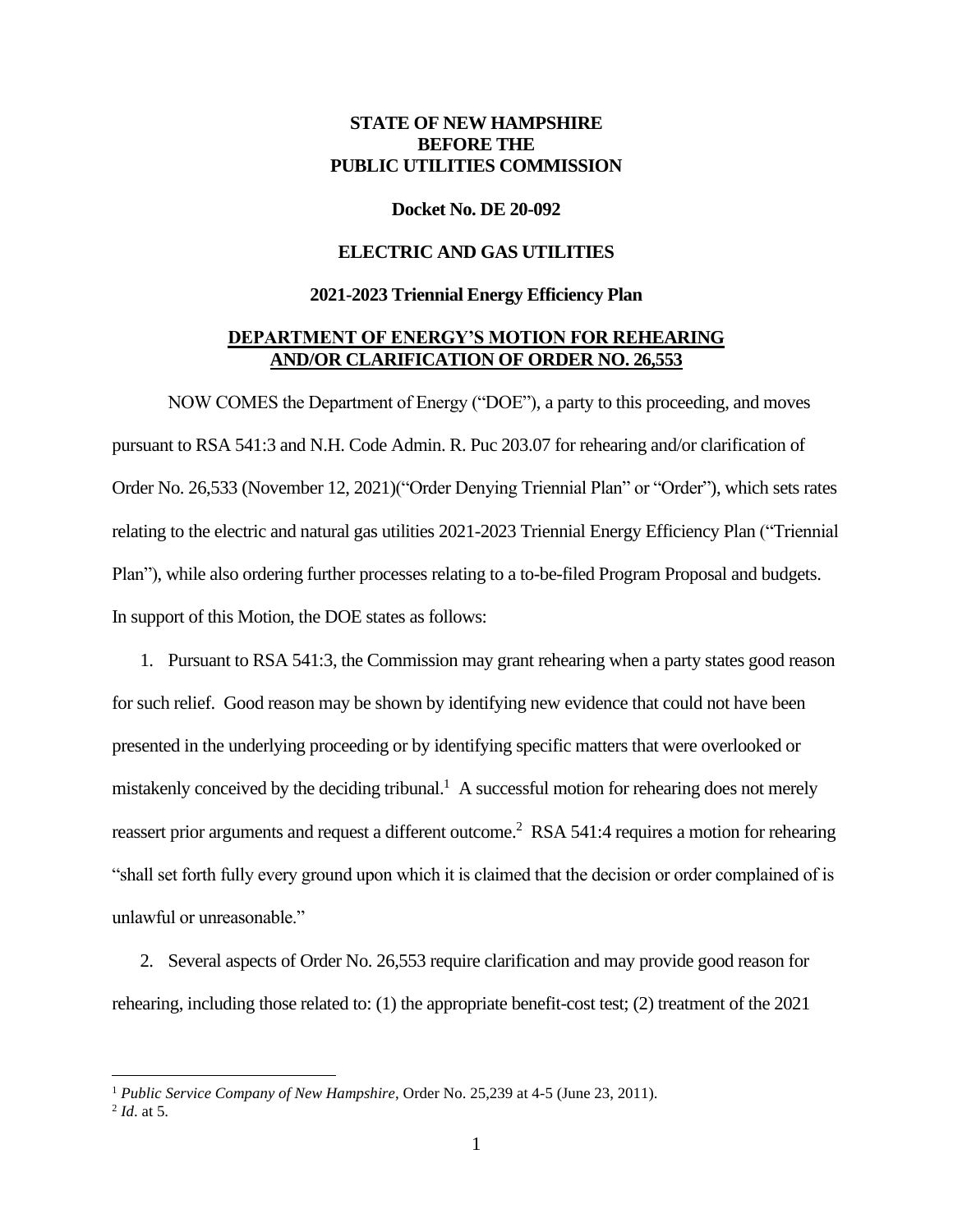Avoided Energy Supply Costs Study; (3) the existence of, and budget for, Evaluation, Measurement, and Verification ("EM&V") activities moving forward; (4) the use of gross and net savings figures; (5) the allocation of budgets between customer sectors and programs; (6) the impact of forecasted versus actual revenues; (7) the impact of budgetary underspends; and (8) the level of process due to the parties for review of the Program Proposal.

### **I. Benefit-Cost Test**

3. Benefit-cost analysis is a systematic approach for assessing the cost-effectiveness of investments by comparing the net present value of the benefits and costs of potential investments.<sup>3</sup> New Hampshire's least cost integrated resource planning statutes require prioritization of energy efficiency and other demand side resources during utility planning processes when available options have equivalent financial costs, equivalent reliability, and equivalent environmental, economic, and health-related impacts.<sup>4</sup> Benefit-cost analysis is the vehicle that allows consistent quantification of financial costs, reliability, environmental economic, and health related impacts — regardless of whether an investment is a demand side investment, or a distribution/transmission/supply side investment — so the Commission can evaluate resources on equal footing. In the context of energy efficiency program planning, benefit-cost screening is also a mechanism that can inform which measures and programs will provide net benefits to ratepayers, and how funds are allocated to prioritize certain measures and programs. From 2000-2020, the Commission screened the cost-

<sup>3</sup> National Standard Practice Manual: Benefit Cost Analysis for Distributed Energy Resources. (August 2020) Page 30. (Observing that that benefit-cost analysis "is widely used by businesses for deciding whether to proceed with projects, investments, programs, initiatives, or other courses of action… [and] is frequently used by utilities, both for making internal resource investment decisions and to justify investment decisions to regulators and other stakeholders." Available at: [https://www.nationalenergyscreeningproject.org/wp-content/uploads/2020/08/NSPM-](https://www.nationalenergyscreeningproject.org/wp-content/uploads/2020/08/NSPM-DERs_08-24-2020.pdf)[DERs\\_08-24-2020.pdf](https://www.nationalenergyscreeningproject.org/wp-content/uploads/2020/08/NSPM-DERs_08-24-2020.pdf)

<sup>4</sup> See, RSA 378:39. Although the terminology of RSA 378:37-39 focuses on investment that are "least-cost," RSA 378:37 clarifies that it "shall be the energy policy of this state to meet the energy needs of the citizens and businesses of the state at the lowest *reasonable* cost." While the least cost planning statute directs consideration of health-related impacts, the Granite State Test does not directly quantify those impacts, and instead they are considered within a secondary test.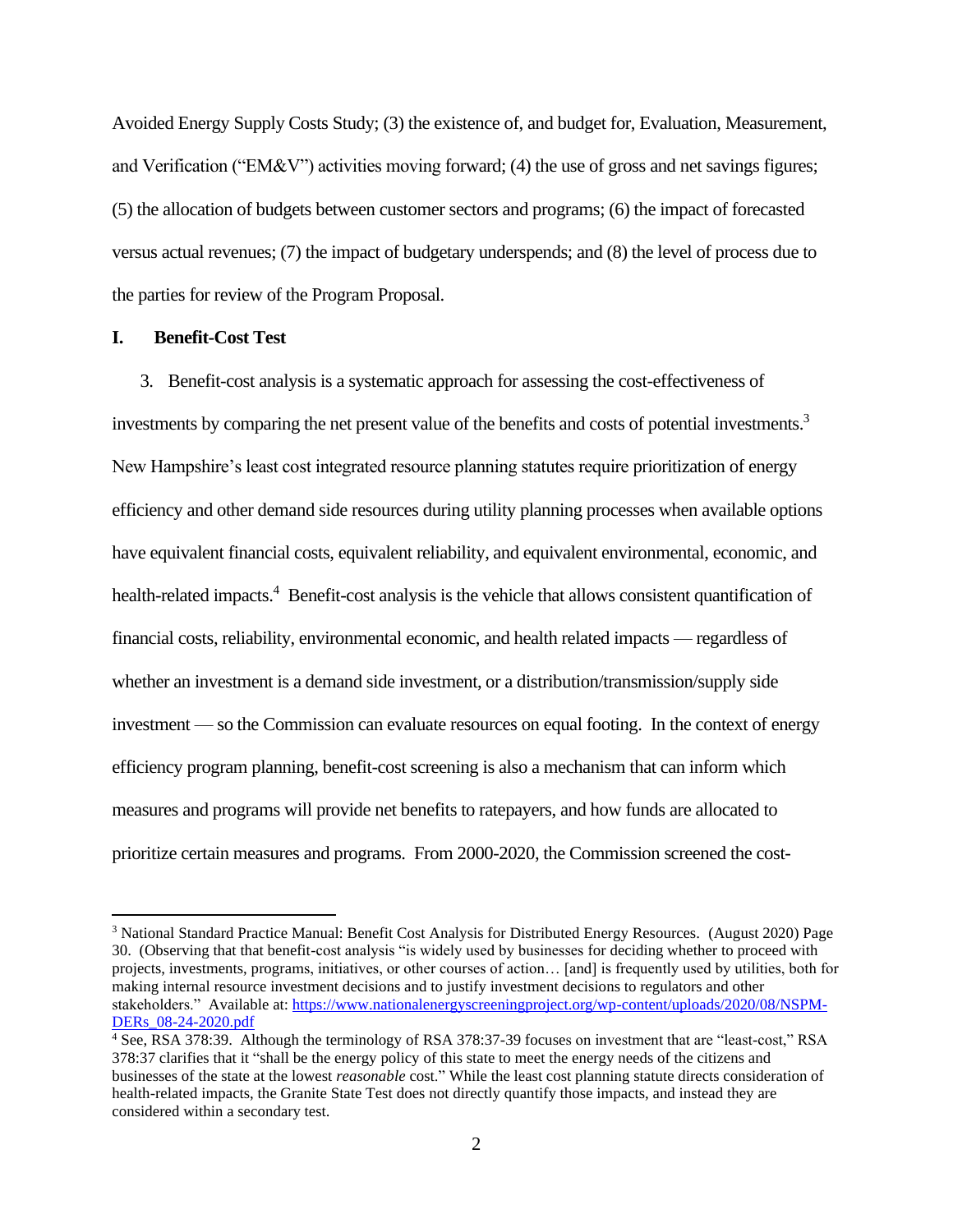effectiveness of energy efficiency programs under the Total Resource Cost (TRC) test.<sup>5</sup> The TRC generally measures the costs and benefits that accrue to both the utility system and to program participants, including participant costs (such as the customer copay for a given measure) and participant benefits (such as improved occupant comfort, productivity, and health) whose quantifications are sometimes contentious.<sup>6</sup>

4. In 2018, the Commission authorized a Benefit-Cost Working Group to solicit and hire a consultant to conduct a review of issues relating to the cost-effectiveness test for energy efficiency programs in accordance with the framework established in the National Standard Practice Manual.<sup>7</sup> Using that framework, the Working Group led the development of a Report,<sup>8</sup> and ultimately recommended adoption of a new primary cost-effectiveness screening test known as the Granite State Test (GST).<sup>9</sup> The Commission adopted the Granite State Test as the primary cost-effectiveness screening test on December 30, 2019, with an effective date of January 1, 2021.<sup>10</sup> In justifying adoption of the GST, the Commission cited the GST's focus on utility system impacts, as compared to the TRC, and provided the following illustrative example:

Use of the GST as the primary test will improve energy efficiency program screening by placing a greater emphasis on the utility system impacts than our current test. For example, in evaluating the cost-effectiveness of a lighting retrofit at a small business under the TRC, program evaluators consider the costs and benefits that accrue to the utility system and the program participant who installed the lighting measure. Evaluating that same lighting retrofit under the GST, program evaluators would consider the costs and benefits that accrue to the utility system but would not generally

<sup>5</sup> *See*, Order No. 23,574 at 14 (November 1, 2000) (Establishing the total resource cost test as the standard for costeffectiveness screening in New Hampshire.)

<sup>6</sup> DE 17-136. Benefit-Cost Working Group Recommendation. Page 4. (October 31, 2019). Available at: [https://www.puc.nh.gov/regulatory/Docketbk/2017/17-136/LETTERS-MEMOS-TARIFFS/17-136\\_2019-10-](https://www.puc.nh.gov/regulatory/Docketbk/2017/17-136/LETTERS-MEMOS-TARIFFS/17-136_2019-10-31_STAFF_FILING_WORKING_GROUP_REC.PDF) [31\\_STAFF\\_FILING\\_WORKING\\_GROUP\\_REC.PDF](https://www.puc.nh.gov/regulatory/Docketbk/2017/17-136/LETTERS-MEMOS-TARIFFS/17-136_2019-10-31_STAFF_FILING_WORKING_GROUP_REC.PDF)

<sup>7</sup> Order No. 26,207 at 8 (December 31, 2018).

<sup>8</sup> DE 17-136. New Hampshire Cost-Effectiveness Review. Application of the National Standard Practice Manual to New Hampshire. Available at[: https://www.puc.nh.gov/regulatory/Docketbk/2017/17-136/LETTERS-MEMOS-](https://www.puc.nh.gov/regulatory/Docketbk/2017/17-136/LETTERS-MEMOS-TARIFFS/17-136_2019-10-31_STAFF_NH_COST_EFFECTIVENESS_REVIEW.PDF)[TARIFFS/17-136\\_2019-10-31\\_STAFF\\_NH\\_COST\\_EFFECTIVENESS\\_REVIEW.PDF](https://www.puc.nh.gov/regulatory/Docketbk/2017/17-136/LETTERS-MEMOS-TARIFFS/17-136_2019-10-31_STAFF_NH_COST_EFFECTIVENESS_REVIEW.PDF)

<sup>9</sup> *Supra*, at note 6.

<sup>&</sup>lt;sup>10</sup> Order No. 26,322 (December 30, 2019) (Approving Benefit Cost Working Group Recommendation and establishing the Granite State Test as the primary test for cost-effectiveness screening effective January 1, 2021.).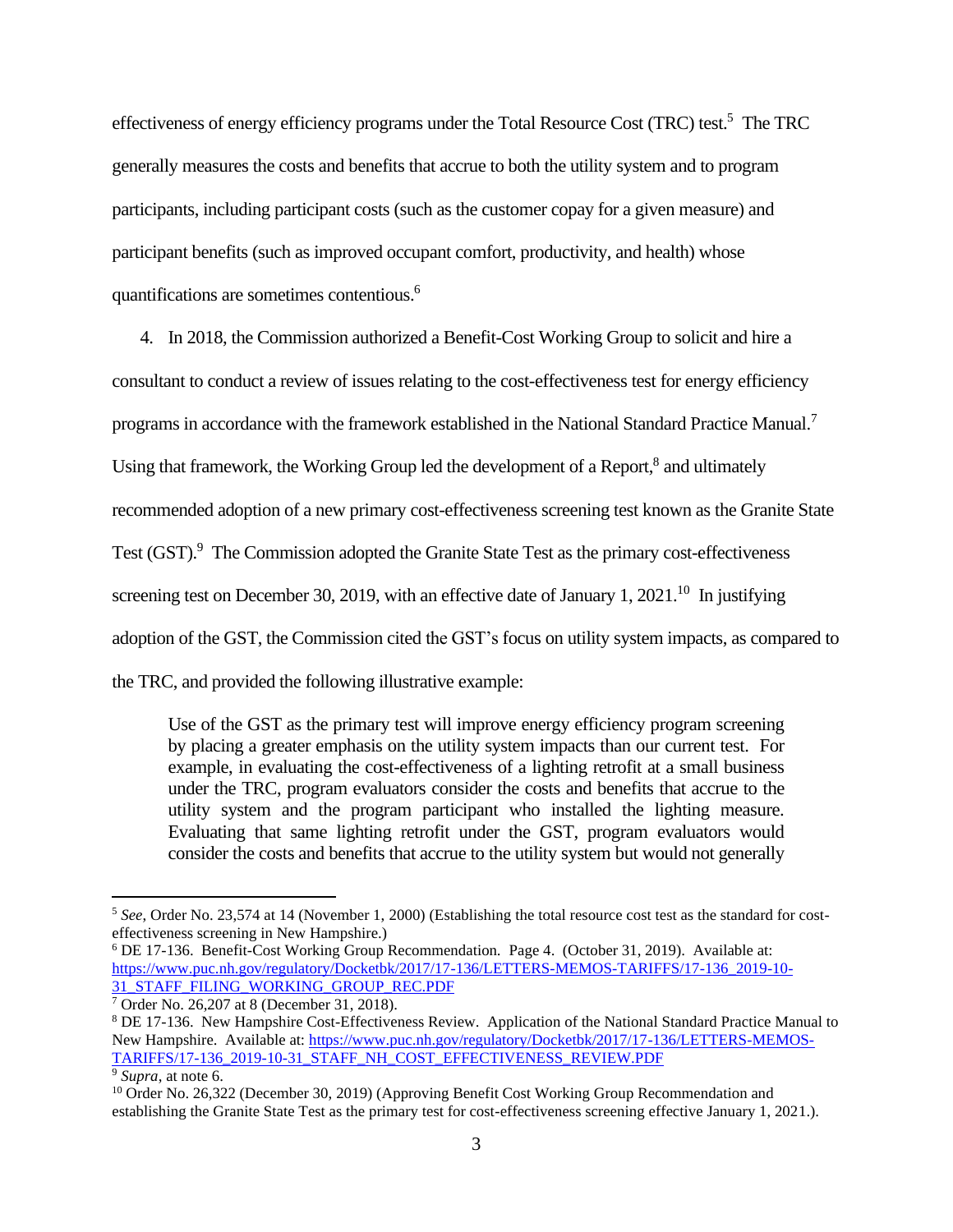consider those impacts accruing to program participants (e.g., the participant's improved productivity, comfort, property value, and share of installation costs). We find that this emphasis on utility system impacts, which accrue to program participants and non-participants equally, will more appropriately target those measures and programs that lower utility system costs, minimizing disparate treatment of program participants and non-participants.<sup>11</sup>

5. In the Order Denying the Triennial Plan, the Commission found that the GST "is overly dependent on subjective factors," "cannot be expected to be reasonably understood by the public," and "cannot be solely relied upon for benefit-cost testing."<sup>12</sup> In light of these findings, the Commission directed that program benefits and costs be screened and reported using both the GST and the TRC, including for the purposes of the Program Proposal.<sup>13</sup>

6. Based on the Order, it is unclear whether the GST or TRC should be the primary test for costeffectiveness screening moving forward. The DOE requests the Commission clarify that the TRC should be provided for illustrative purposes and considered a secondary test, and that the GST shall continue as the primary cost effectiveness test moving forward, including for development of the Program Proposal.<sup>14</sup> A Program Proposal that uses the TRC as its primary test would look vastly different than a Program Proposal that uses the GST as its primary test because the choice of which benefits and cost are considered would have a significant impact on the program prioritization the Commission directed occur during development of the Program Proposal.<sup>15</sup> For example, the TRC considers a program participant's copay a cost of the program, even though it is not within the program budget or recovered from ratepayers, while the GST does not consider participant copays a

<sup>11</sup> *Id*. at 9.

<sup>&</sup>lt;sup>12</sup> Order No. 26,553 at 39.

<sup>13</sup> *Id*. at 39, 47.

<sup>&</sup>lt;sup>14</sup> Order No. 26,322 established the GST as the primary test, along with two secondary tests that would be used for informational purposes only.

<sup>&</sup>lt;sup>15</sup> Order No. 26,553 at 1. (Directing the Joint Utilities to "identify energy efficiency programs that provide the greatest benefit per unit cost with the lowest overhead and administrative costs within the approved budget and file a program proposal for review and approval by the Commission.")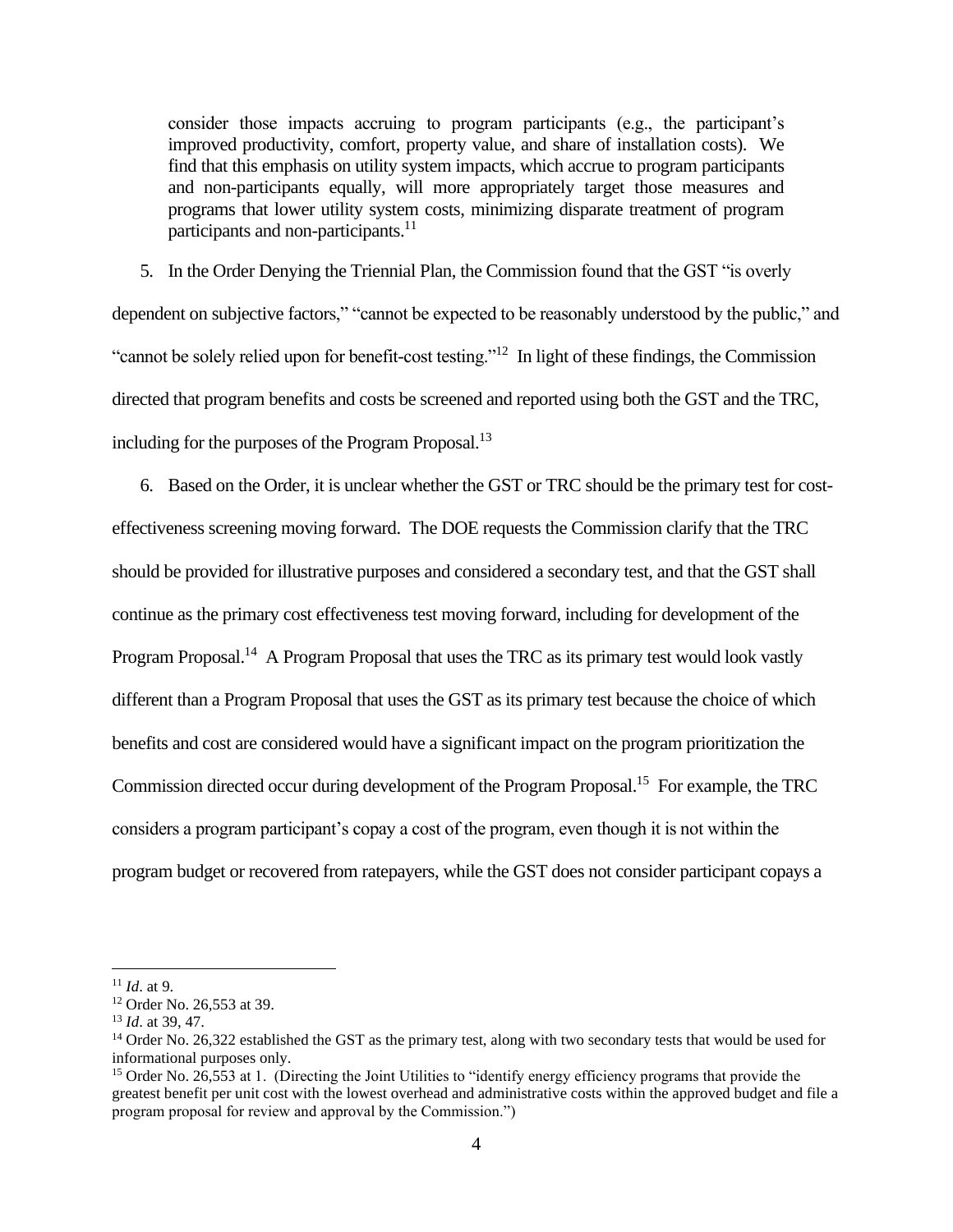cost of the programs.<sup>16</sup> If the Commission had instead intended for the TRC to be used as the primary test moving forward, the DOE requests reconsideration and/or rehearing of that decision, given the that the Commission appears to have overlooked facts related to its previous embrace of the GST, as well as the lack of evidence in the record regarding the subjectiveness/understandability of the GST compared to the TRC.

## **II. Avoided Energy Supply Cost Study**

7. In order to transparently, reliably, and consistently determine the utility system benefits that will occur as a result of energy efficiency investments, every two to three years public utility commissions, state energy offices, technical experts, utility program administrators, and other stakeholders from the New England States oversee the development of a region-wide avoided cost study.<sup>17</sup> That study forecasts future costs relating to the supply, transmission, and distribution of energy that may be avoided for each kWh, kW, and MMBtu of energy efficiency program savings. At the time the Triennial Plan was filed, the most recent edition of this study was the 2018 Avoided Energy Supply Cost Study (AESC), so that edition was used for development of the Triennial plan.<sup>18</sup> In the time that passed between the initial Triennial Plan filing and the Order No. 26,533, the 2021 AESC was issued in March 2021, and then updated and re-released in May 2021.<sup>19</sup> The 15-year levelized avoided energy supply costs projected in AESC 2021 are overall significantly less than those projected in AESC 2018. For example, summer peak avoided retail capacity costs have decreased by

<sup>&</sup>lt;sup>16</sup> A participant copay is the amount paid towards an efficiency measure that is funded by the person choosing to install the measure, not by ratepayers. For example, a \$5 lightbulb purchased at the store that qualified for a \$2 rebate would have a cost of \$5 under the TRC and a cost of \$2 under the GST.

<sup>17</sup> *See Generally*, Synapse Energy Economics, Inc. Avoided Energy Supply Costs in New England Landing Page. Available at:<https://www.synapse-energy.com/project/avoided-energy-supply-costs-new-england-aesc> <sup>18</sup> Avoided Energy Supply Components in New England: 2018 Report. (October 24, 2018). Available at:

<https://www.synapse-energy.com/sites/default/files/AESC-2018-17-080-Oct-ReRelease.pdf> <sup>19</sup> Avoided Energy Supply Components in New England: 2021 Report. (May 14, 2021). Available at:

[https://www.synapse-energy.com/sites/default/files/AESC%202021\\_20-068.pdf](https://www.synapse-energy.com/sites/default/files/AESC%202021_20-068.pdf)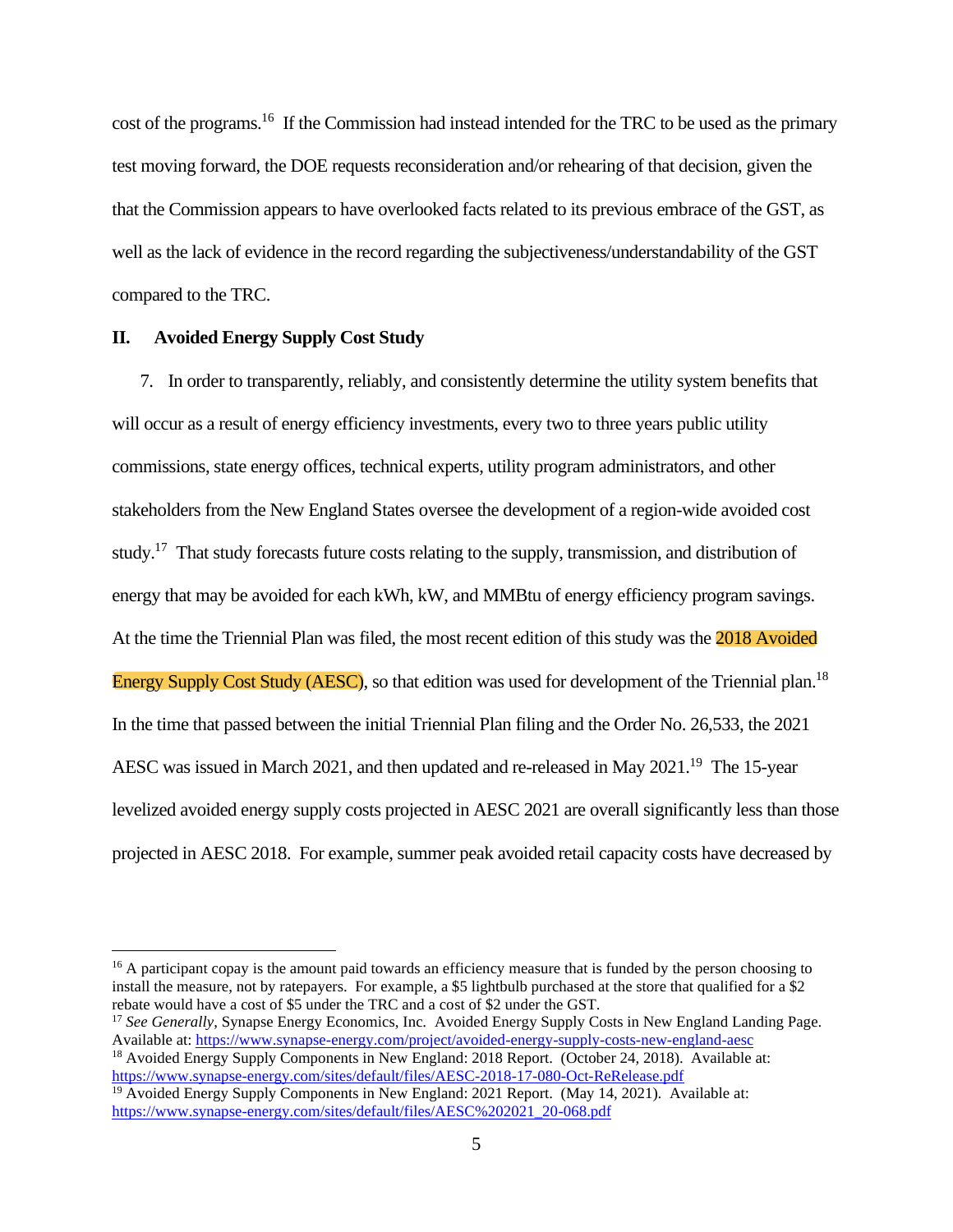approximately 44%, avoided retail energy costs have decreased by approximately 28%, and benefits associated with demand reduction induced pricing effect have decreased by approximately  $50\%$ .<sup>20</sup>

8. In the Order Denying the Triennial Plan, the Commission directed the Joint Utilities to "file a copy of any AESC update released in 2021 into the instant docket.<sup> $21$ </sup> However, the Order remains silent on which set of avoided costs the Joint Utilities should use to develop their Program Proposal. Since the avoided costs in the 2021 AESC are significantly less than the avoided costs in the 2018 AESC, a Program Proposal developed using the now outdated 2018 AESC would provide an inaccurate assessment of avoided costs, lead to an inaccurate prioritization of programs based on inaccurate benefits, and risk characterizing programs as cost-effective when they may not be costeffective under the AESC 2021 figures. Furthermore, a Program Proposal that uses AESC 2018 as its source of avoided costs would look vastly different than a Program Proposal that uses AESC 2021 as its source of avoided costs because the decrease in certain avoided costs in AESC 2021 would have a significant impact on the program prioritization the Commission directed occur during development of the Program Proposal.

9. In light of the ambiguity regarding which AESC Study shall be used for the purpose of developing the Program Proposal, the DOE requests the Commission clarify that the more recent version of the AESC Study be used for development of the Program Proposal. If the Commission had instead intended for the Program Proposal to be based on AESC 2018 avoided cost projections, the DOE requests reconsideration and/or rehearing of that decision because the material impact of AESC

<sup>&</sup>lt;sup>20</sup> *Id.* at 5. The illustrative percentage reductions in avoided costs cited are for the West Central Massachusetts reporting zone, rather than New Hampshire, but the New Hampshire-specific values that were developed by the study are likely similar.

<sup>&</sup>lt;sup>21</sup> Order No. 26,553 at 44. The Commission also found "the least cost showing requirement in from [sic] Order 25,932's framework has not been adequately demonstrated," because the record did not contain "direct comparisons of cost of energy savings to supply alternatives." AESC 2018 is the direct comparison of the cost of energy savings to supply alternatives, was used for compiling the Triennial Plan and related benefit cost models, and can be found on the Commission's website within its EM&V repository, available at: [https://www.puc.nh.gov/Electric/Monitoring\\_Evaluation\\_Report\\_List.htm.](https://www.puc.nh.gov/Electric/Monitoring_Evaluation_Report_List.htm)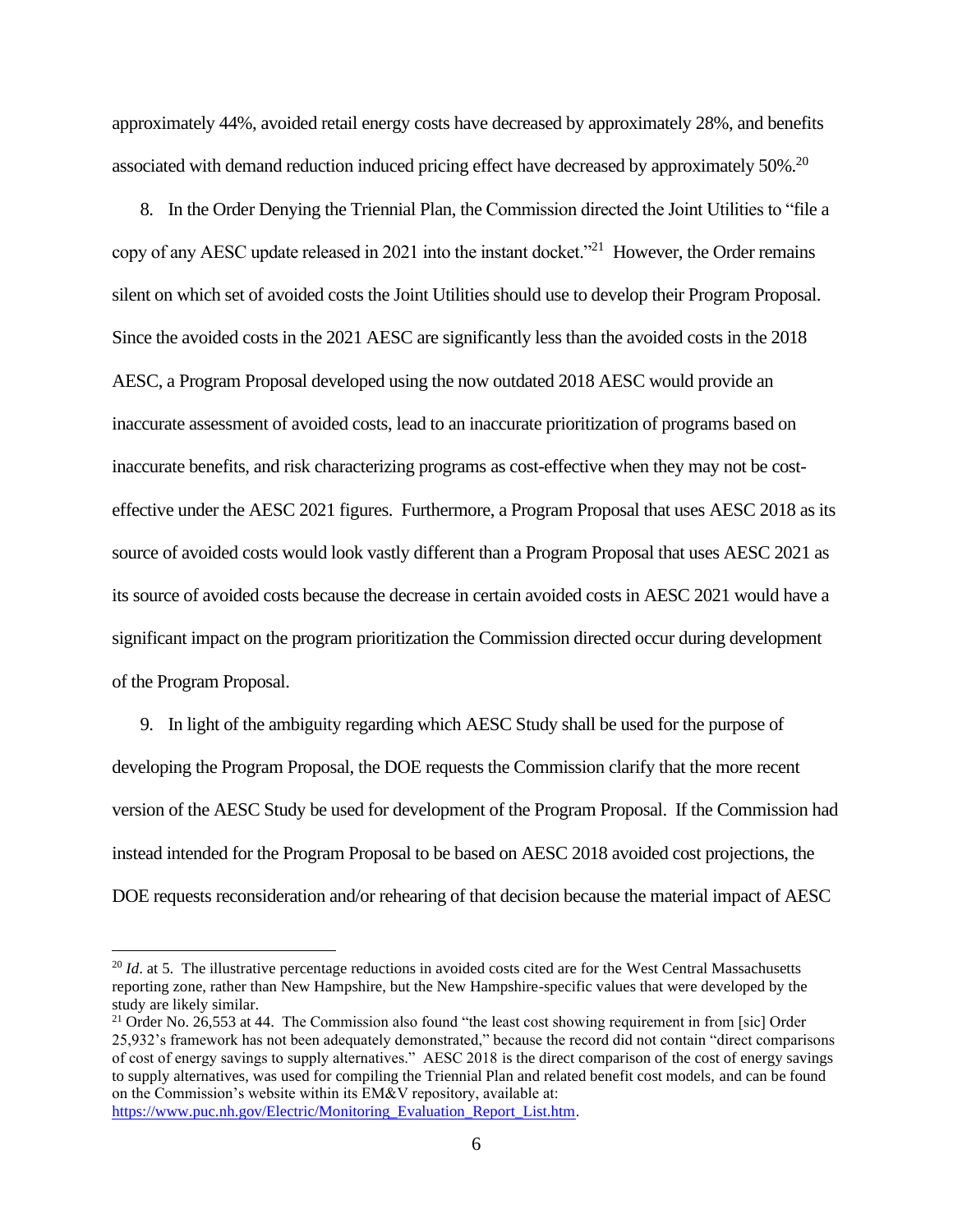2021 on avoided costs is a fact that could not have been known to the Commission, since AESC 2021 was finalized several months after the Commission closed the evidentiary record in this proceeding, and no administrative notice was taken of the updated study.<sup>22</sup>

# **III. Evaluation, Measurement, and Verification**

10. Evaluation, Measurement, and Verification (EM&V) is a term for studies or actions "that have the objective of verifying energy savings, estimating future savings, and identifying ways to improve program delivery and results."<sup>23</sup> Since 2000, New Hampshire has completed or taken part in approximately 150 of these studies, which are generally used to: (1) evaluate when intervention in a particular market may be warranted (market assessments); (2) verify past savings and ensure future savings estimates are as accurate as possible in light of past results (impact evaluations); and (3) ensure that processes used to deliver programs provide the most savings at the lowest cost per program (process evaluations).<sup>24</sup> As observed by the United States Department of Energy, "common practice suggests that a reasonable spending range for evaluation (impact, process, and market) is 3% to 6% of a portfolio budget."<sup>25</sup> In line with this common practice, New Hampshire typically allots 5% of energy efficiency program budgets towards EM&V, but generally spends less than the allotment, having spent between 70% and 74% of the EM&V budget in 2018, 2019, and 2020.<sup>26</sup>

11. One particularly important justification for conducting EM&V is that ISO-New England requires consistently updated EM&V studies for any utility seeking to bid the demand reductions

 $^{22}$  The Commission received testimony during the evidentiary phase of the proceeding that the 2021 AESC would be released in March 2021 and that avoided costs would likely decline significantly. December 21, 2021, Transcript (Tab #64) Page 136, Lines 2-18.

<sup>23</sup> Order No. 26,323 at 9. (December 21, 2019)

 $24$  New Hampshire Public Utilities Commission. Completed Monitoring and Evaluation Study Repository. Available at: [https://www.puc.nh.gov/Electric/Monitoring\\_Evaluation\\_Report\\_List.htm](https://www.puc.nh.gov/Electric/Monitoring_Evaluation_Report_List.htm)

<sup>&</sup>lt;sup>25</sup> See Generally, US Department of Energy. SEE Action Guide for States: Evaluation, Measurement, and Verification Frameworks – Guidance for Energy Efficiency Portfolios Funded by Utility Customers. Page 34. (January 2018). Available at[: https://www.energy.gov/sites/default/files/2021-07/EMV-Framework\\_Jan2018.pdf](https://www.energy.gov/sites/default/files/2021-07/EMV-Framework_Jan2018.pdf)  <sup>26</sup> Docket No. DE 17-136. These figures are derived from Page 23 of the Fourth Quarter Reports for 2018 (Tab 116), 2019 (Tab 198), and 2020 (Tab 244).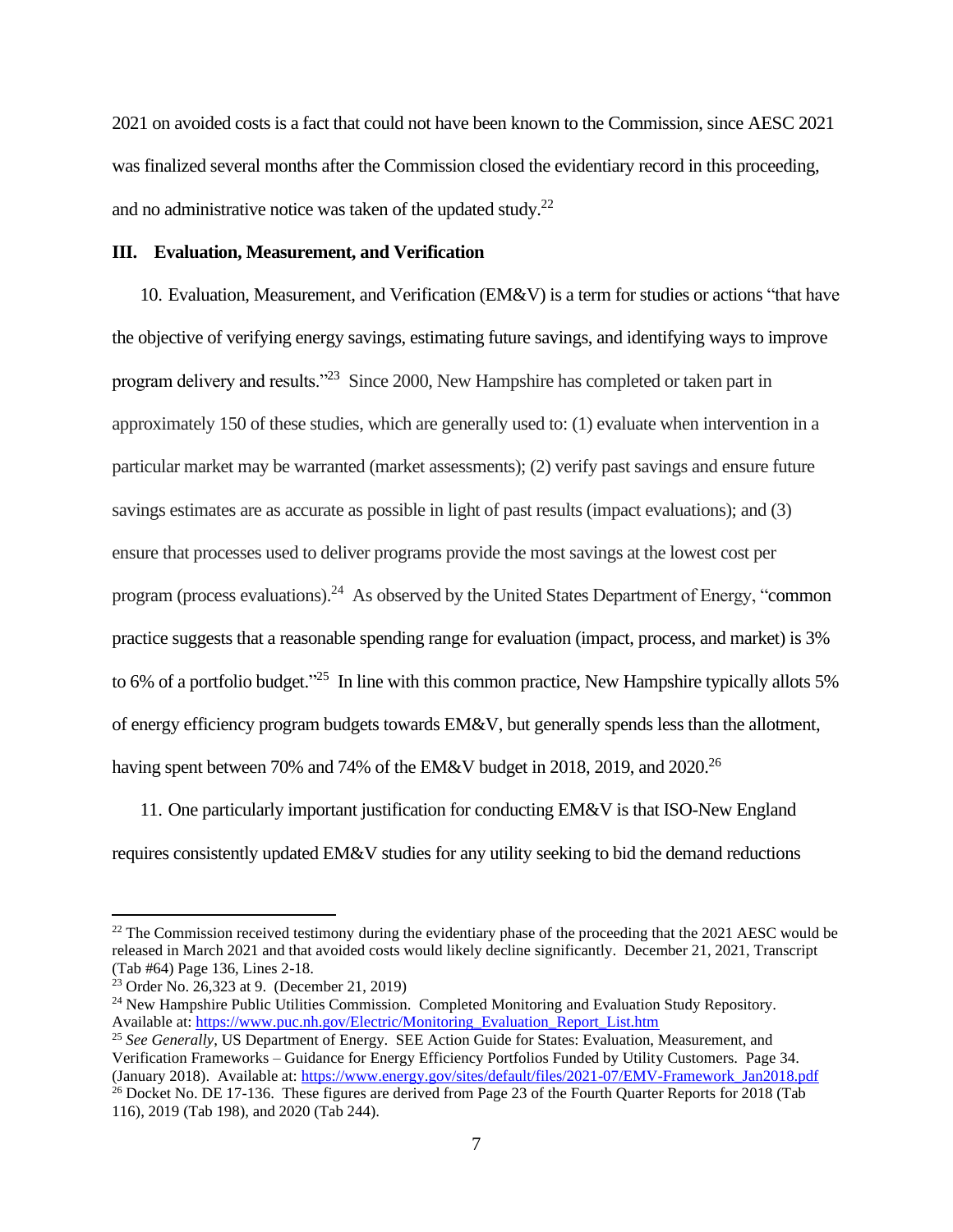associated with an energy efficiency program into the Forward Capacity Market.<sup>27</sup> During the previous triennial plan, the Joint Utilities received approximately \$23 million in revenues associated with verified energy efficiency program demand reduction from the Forward Capacity Market; these revenues directly offset the need for ratepayer funding sources.<sup>28</sup>

12. The Commission has long recognized that "The importance of a thoughtful and thorough monitoring and evaluation program cannot be overstated,"<sup>29</sup> and more recently approved the reengagement of an EM&V consultant for the 2021-2023 Triennium, while also observing that three evaluation studies were planned to begin in  $2020$ .<sup>30</sup> Consistent with the Commission's previous directives, the DOE solicited and contracted with an independent EM&V consultant, as approved by the Governor and Council on August 4, 2021. Similarly, the EM&V working group has continued work in 2021 on two of the three studies previously identified by the Commission, namely, the Large Business Impact and Process Evaluation, as well as the development of the Technical Reference Manual. $31$ 

13. In the Order Denying the Triennial Plan, the Commission observed that the proposed EM&V budget of \$16 million was unreasonable, required that 2022 EM&V budgets be "significantly reduced," directed that all EM&V work be completed by December 31, 2022, and directed the EM&V Working Group to submit a plan "in advance of any costs being incurred related to EM&V during the triennium."32

<sup>&</sup>lt;sup>27</sup> ISO New England Manual for Measurement and Verification of Demand Reduction Value from Demand Resources: Manual M-MVDR. Section 15-2. (June 1, 2014). Available at: [https://www.iso-ne.com/static](https://www.iso-ne.com/static-assets/documents/2017/02/mmvdr_measurement-and-verification-demand-reduction_rev6_20140601.pdf)[assets/documents/2017/02/mmvdr\\_measurement-and-verification-demand-reduction\\_rev6\\_20140601.pdf](https://www.iso-ne.com/static-assets/documents/2017/02/mmvdr_measurement-and-verification-demand-reduction_rev6_20140601.pdf)

<sup>&</sup>lt;sup>28</sup> Docket No. DE 17-136. Joint Utilities' 2018 (Tab #116), 2019 (Tab # 198), and 2020 (Tab # 244) Fourth Quarter Annual Reports. Page 18.

<sup>29</sup> Order No. 23,574 at 21 (November 1, 2000); *See* also, Order No. 25,932 at 61 (August 2, 2016) (stating "[r]igorous and transparent EM&V is essential… to ensure that the efficiency programs actually achieve planned savings in a cost-effective manner")

<sup>30</sup> Order No. 26,323 at 5, 9 (December 31, 2019).

 $31$  The EM&V Working Group also began a study relating to the appropriate baselines for use in savings estimation. <sup>32</sup> Order No. 26,553 at 46 (November 12, 2021).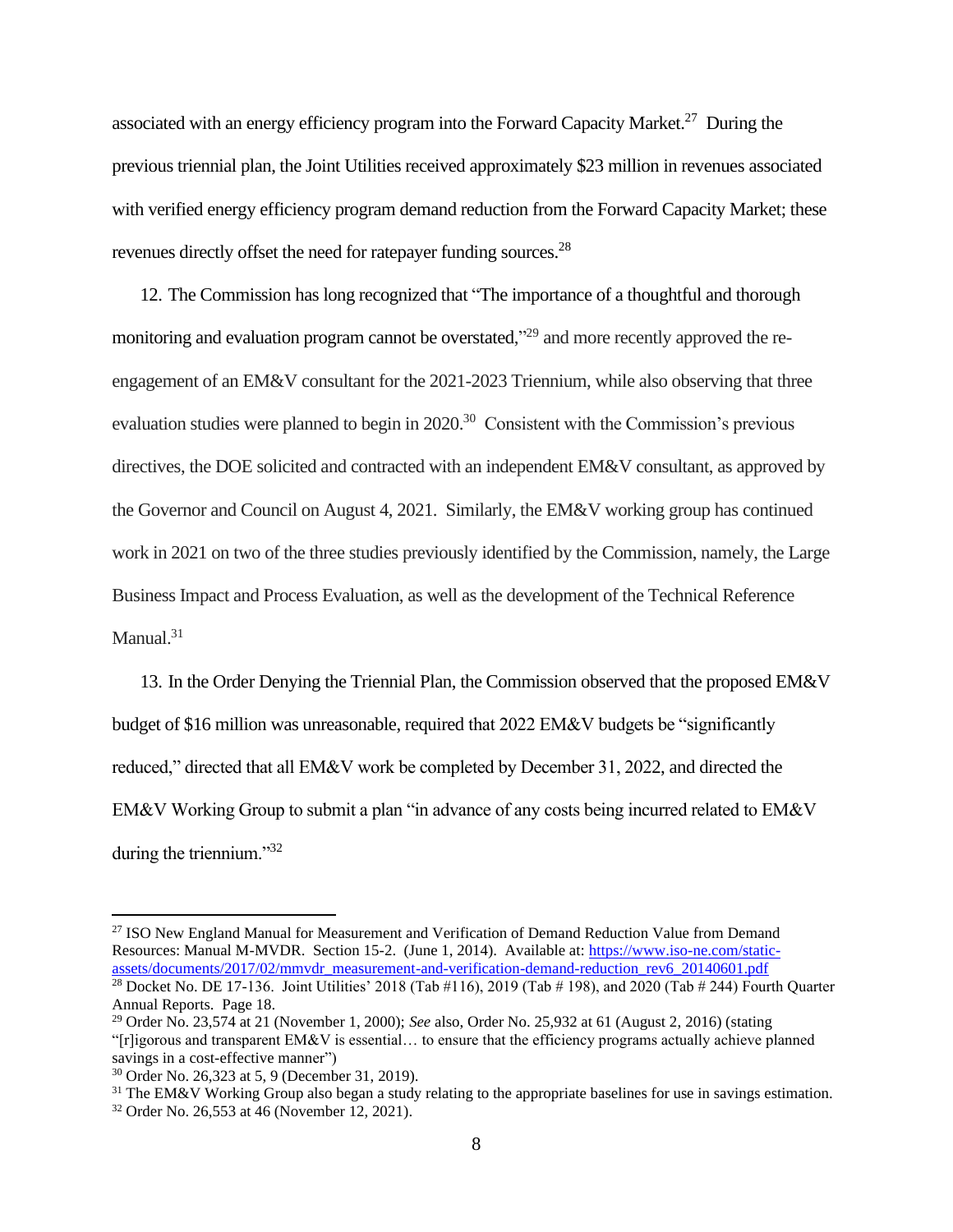14. In light of the Commission's past guidance regarding EM&V, and ongoing EM&V studies, the DOE requests clarification of several aspects of the Order's EM&V-related directives. Given that the Commission had previously approved the use of an independent EM&V consultant during the 2021-2023 Triennium, and three studies remain ongoing at this time, the DOE requests the Commission clarify that the ongoing EM&V studies and the requisite consulting expertise shall continue at least until the conclusion of the existing contracts. If the Commission had instead intended for those costs to cease by the end of 2022, regardless of whether their studies and contracts are complete, the DOE requests reconsideration and/or rehearing of that decision, given that the Commission appears to have overlooked facts related to its previous embrace of those costs, and in light of the lack of evidence in the record demonstrating that such costs are unreasonable.

15. Similarly, the Commission's directive relating to cessation of all EM&V work by December 31, 2022 appears to overlook the fact that EM&V is an ongoing necessity for ISO-NE FCM revenue eligibility, for savings accuracy, and program administration more broadly. At its most basic, EM&V is a necessary ratepayer protection measure for any jurisdiction which offers ratepayer funded energy efficiency programs. Without  $EM&V$ , there is no continued assurance that efficiency programs are being delivered at the lowest reasonable cost. In light of this, the DOE requests reconsideration and/or rehearing of the Commission's directive requiring cessation of all EM&V work by December 31, 2022.

#### **IV. Net v. Gross Savings Figures**

16. When determining the level of kW, kWh, and MMBtu savings that result from an investment in energy efficiency, two different methods are generally used: gross savings and net savings. Gross savings is "The difference between energy consumption of the affected equipment or facility with versus without the EE project or EE measure in place, without consideration of program influence or

9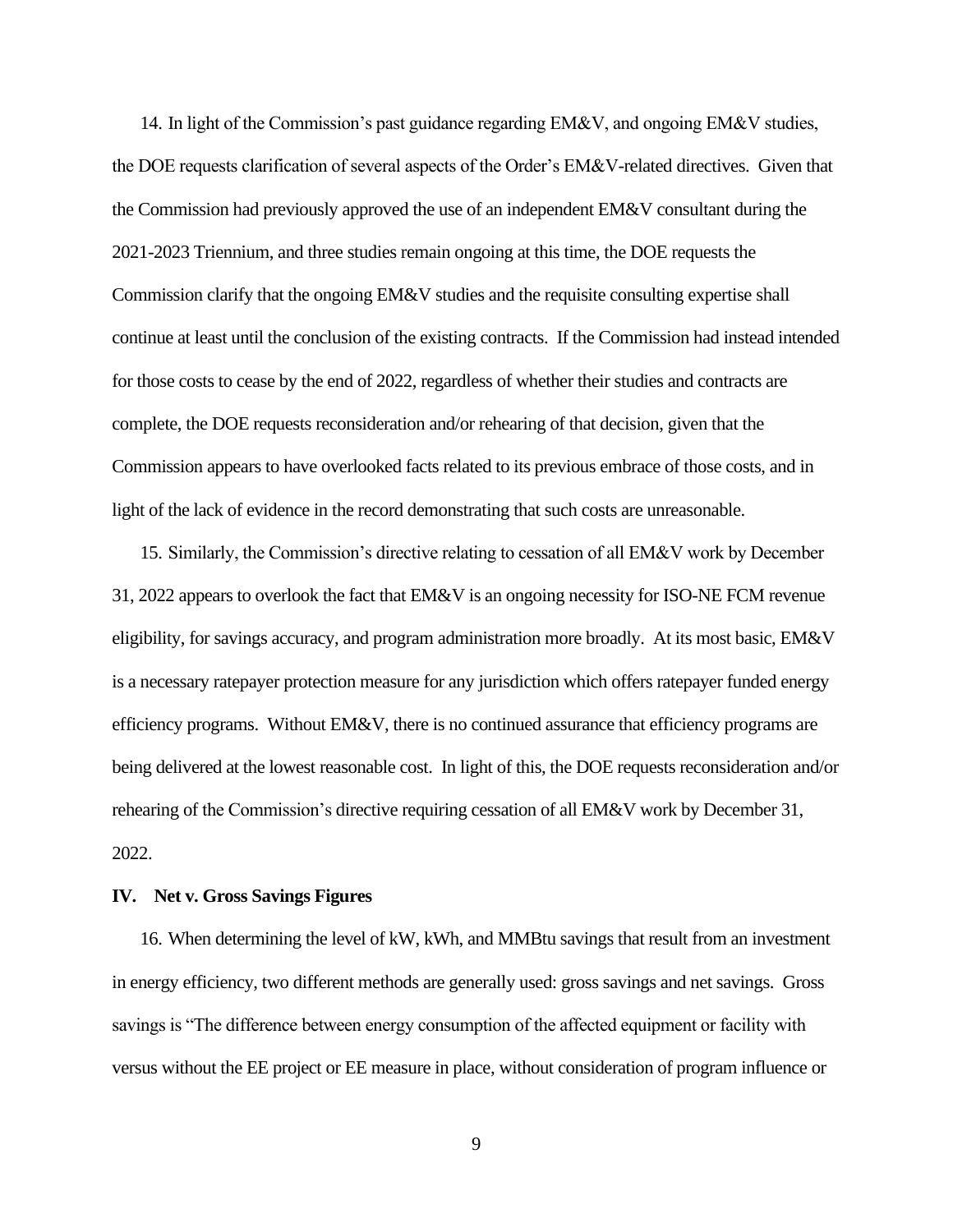attribution."<sup>33</sup> Net savings indicates the percentage of observed savings which are *actually attributable to a program intervention*, removing savings attributable to "free riders" who would have taken the action without the program intervention,  $34$  and adding "spillover" savings that are attributable to the program intervention but occur outside of the measure or program being examined.<sup>35</sup> Spillover generally increases claimable savings, while free ridership generally decreases claimable savings.

17. A primary benefit of measuring and reporting net savings rather than gross savings is that it can help program administrators and regulators understand when a market has reached the end stages of the market transformation cycle, so they may plan an exit strategy for program incentives for that market. Free ridership is a direct indicator of whether a market barrier exists that would otherwise prevent a ratepayer's investment in efficiency measures for a particular market. A measure or program with a low net savings percentage due to high free ridership faces no market barriers and should be discontinued, while a high net savings percentage and low or no free-ridership is evidence that action would not have been taken without the program intervention, likely due to market failures or barriers such as information asymmetries, existing energy market price distortions, capital market imperfections, split-incentives, principle-agency problems within firms, and the "bounded" rationality

[https://www4.eere.energy.gov/seeaction/system/files/documents/EMV-Framework\\_Jan2018.pdf](https://www4.eere.energy.gov/seeaction/system/files/documents/EMV-Framework_Jan2018.pdf)

<sup>&</sup>lt;sup>33</sup> US Department of Energy. State and Local Energy Efficiency Action Network. SEE Action Guide for States: Evaluation, Measurement, and Verification Frameworks—Guidance for Energy Efficiency Portfolios Funded by Utility Customers. (January 2018) Page 72. Available at:

<sup>&</sup>lt;sup>34</sup> An example of **free ridership** is when a customer becomes aware of, and receives, a weatherization program rebate *after* they had already decided on a specific budget for their project, where the rebate does not motivate the customer to alter the budget/scope of the project or further invest the program rebate in efficiency upgrades.

<sup>&</sup>lt;sup>35</sup> An example of **spillover** is when a customer notices the high efficiency outdoor lighting their neighbor was motivated to purchase because of a program rebate and is inspired by their neighbor to purchase similar high efficiency lighting, but does not receive a program incentive for their purchase.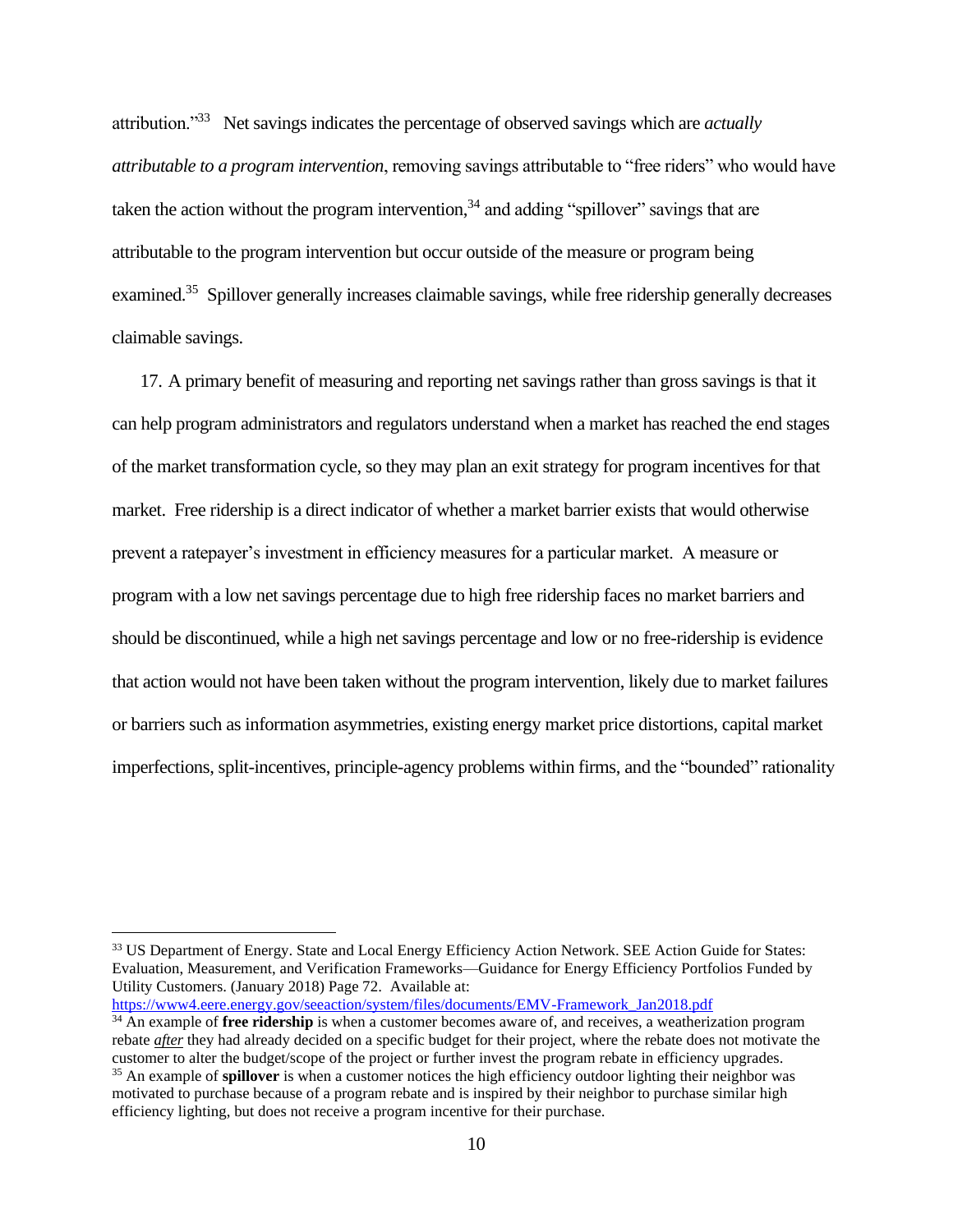of consumer decision-making.<sup>36</sup> In short, a net savings percentage near or approaching 100% is strong evidence that a program intervention overcame a market barrier.

18. In the Order Denying the Triennial Plan, the Commission observes that the Settling Parties have agreed to a qualified transition to net savings figures, but directs that the Joint Utilities file Program Oversight filings on March 31 of each year containing financial information regarding the prior program year expressed as *gross* savings, rather than net savings. 37 However, the Order remains silent on whether the Joint Utilities should use net savings projections or gross savings projections to develop the Program Proposal. Since net savings benefits would be significantly less than gross savings benefits for markets such as residential and commercial lighting which face a waning need for program intervention,<sup>38</sup> a Program Proposal developed using gross savings figures would provide an inaccurate assessment of program benefits, lead to an inaccurate prioritization of programs based on inaccurate benefits, and risk characterizing programs as cost-effective when they would not in actuality be cost-effective. Furthermore, the Order repeatedly emphasizes the importance of programs narrowly tailored towards reducing market barriers to investment in energy efficiency,<sup>39</sup> but a potential continued focus on gross savings is directly antithetical to these directives.

19. In light of the ambiguity regarding whether net or gross savings shall be used for the purpose of developing the Program Proposal, the DOE requests the Commission clarify that, for those measures where the Technical Reference Manual and Settlement prescribe it, net savings shall be used

<sup>36</sup> Levine, M., et al. Lawrence Berkeley National Laboratory. *Energy Efficiency, Market Failures, and Government Policy*. (March 1994) Page 14-19. Available at: [https://eta-publications.lbl.gov/sites/default/files/energy-efficiency](https://eta-publications.lbl.gov/sites/default/files/energy-efficiency-market-failures-and-government-policy.pdf)[market-failures-and-government-policy.pdf](https://eta-publications.lbl.gov/sites/default/files/energy-efficiency-market-failures-and-government-policy.pdf)

<sup>37</sup> Order No. 26,553 at 45.

<sup>&</sup>lt;sup>38</sup> As noted in Elizabeth Nixon's testimony in this proceeding (Tab  $\# 8$ , Bates 22), commercial and industrial lighting represents approximately half of the triennial plan's planned savings, represents a market that was rapidly moving towards transformation in November of last year, and may no longer warrant the level of incentives contemplated in the Triennial Plan. *See also*, Massachusetts Energy Efficiency Advisory Consultants. *The Future of C&I Lighting in Massachusetts: A Continued Major Source of Savings, or in Decline?* September 25, 2019. Page 13-15. Available at:<http://ma-eeac.org/wordpress/wp-content/uploads/TheFuture-of-CI-Lighting-October-2019.pdf> <sup>39</sup> Order No. 26,553 at 29, 31, 32, 45 and 47.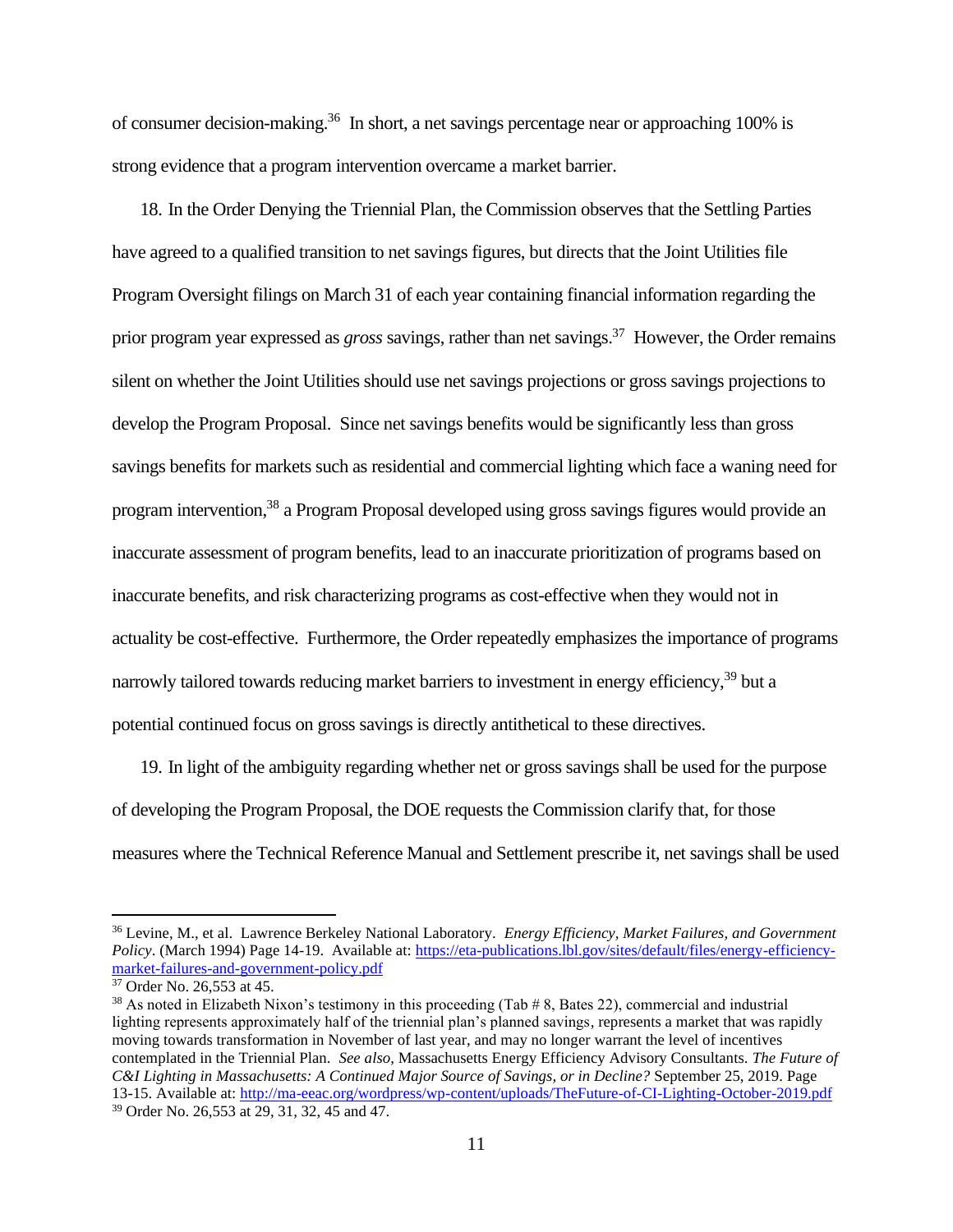for development of the Program Proposal.<sup>40</sup> If the Commission had instead intended for the Program Proposal to be based on gross savings, the DOE requests reconsideration and/or rehearing of that decision because the material impact of using net savings for program prioritization appears to have been a fact overlooked or mistakenly conceived in Order No. 26,553.

### **V. Allocation of Budgets Between Customer Sectors and Programs**

20. The Commission Staff, now the DOE, participated extensively in the collaborative processes that led to the development of the Triennial plan. Based on this experience, the DOE understands that the measure/program mix in any plan is based on a series of interdependent factors, including benefitcost analysis, intergenerational/inter-sector equity considerations, and the need for program diversity, amongst other things. In the same way that supply-side resource homogeneity can be problematic for reliability,<sup>41</sup> demand side resource homogeneity can be problematic for energy efficiency program offerings. As a general rule, commercial and industrial programs provide the greatest benefit to ratepayers at the lowest per-unit cost. However, in order to maintain a diversity of offerings and ensure that all ratepayers have the opportunity to become program participants, it is extremely common for ratepayer-funded energy efficiency programs to targets savings beyond the commercial sector which generally have a far higher per-unit cost than commercial sector programs. The chart

<sup>&</sup>lt;sup>40</sup> Note that the utilities also take into account other adjustments, such as the realization rate, that is, the rate at which the expected savings occur, and consider those adjustments to the gross savings ("adjusted gross savings"). Any adjustments to gross savings should be considered in the development of the Program Proposal.

<sup>41</sup> Docket No. DE 06-097. Investigation into Public Service Company of New Hampshire's Coal Procurement. *Final Report Analysis of PSNH Coal Procurement and Transportation Operations*. (August 8, 2007) (Stating that "Utility fuel procurement involves a number of risks and uncertainties," and that "Utility fuel procurement organizations have typically developed what is termed a "portfolio strategy" to help manage these and other fuel procurement risks and uncertainties. These strategies generally address the following goals: supplier diversity; supply region diversity, transportation diversity, diversity of contract term, commodity diversity, and approaches to handling price volatility. Available at: [https://www.puc.nh.gov/Regulatory/Docketbk/2017/17-](https://www.puc.nh.gov/Regulatory/Docketbk/2017/17-075/TRANSCRIPTS-OFFICIAL%20EXHIBITS-CLERKS%20REPORT/17-075_2019-01-09_EXH_4.PDF) [075/TRANSCRIPTS-OFFICIAL%20EXHIBITS-CLERKS%20REPORT/17-075\\_2019-01-09\\_EXH\\_4.PDF](https://www.puc.nh.gov/Regulatory/Docketbk/2017/17-075/TRANSCRIPTS-OFFICIAL%20EXHIBITS-CLERKS%20REPORT/17-075_2019-01-09_EXH_4.PDF)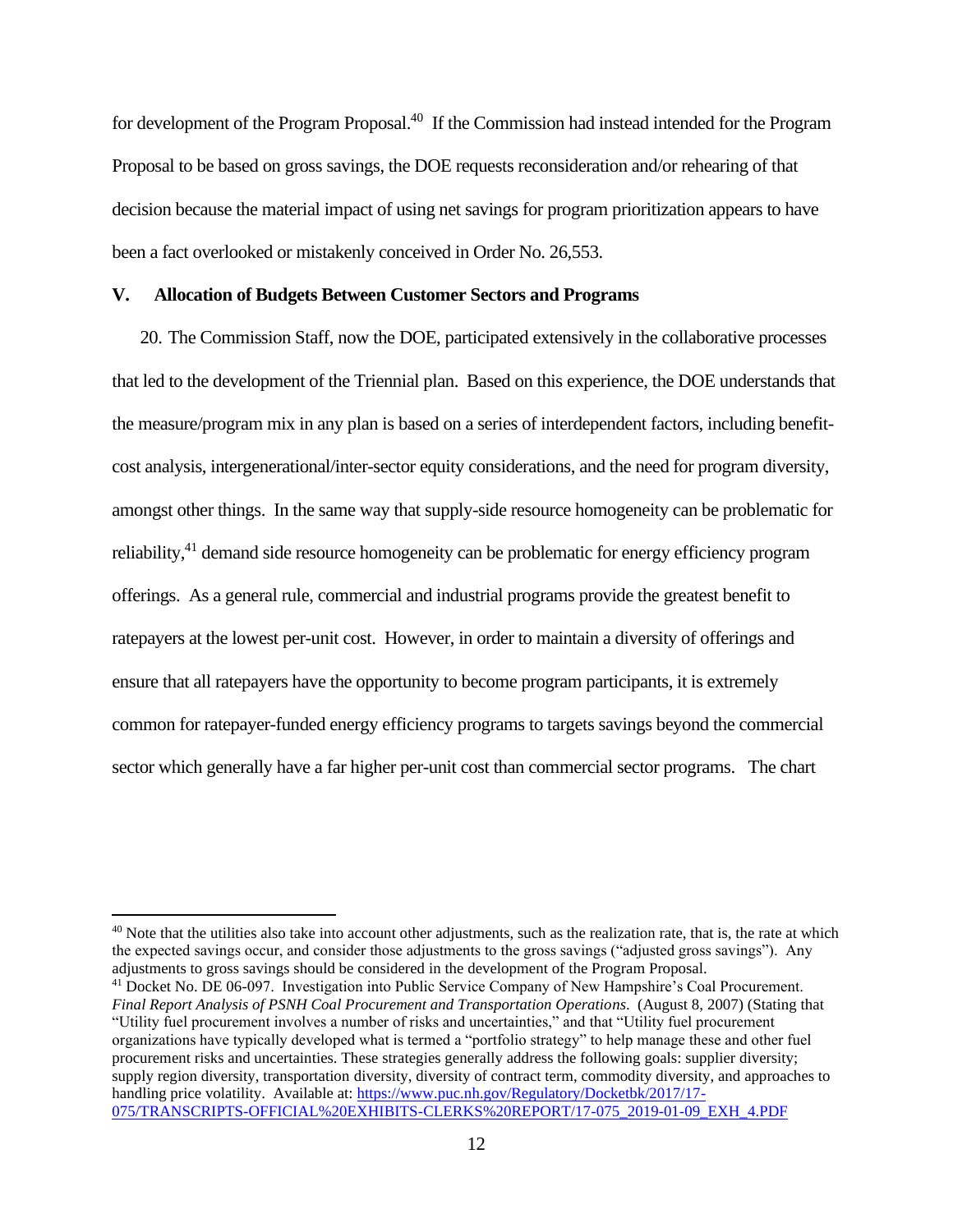below was developed by Lawrence Berkley National Laboratory and provides a review of the per unit cost of saved energy within various commonly offered energy efficiency programs from 2010-2018.<sup>42</sup>



Program Lifetime Savings as % of Total Portfolio Savings

It shows that commercial programs overwhelmingly provide the lowest cost per unit of energy saved, with the notable exception of residential lighting programs. During the first half of the 2010's, residential lighting programs were heavily supported prior to the transformation of that market, a transformation which resulted in net savings figures that led regulators and program administrators to eliminate those programs. The chart also demonstrates that low-income weatherization programs have some of the highest per unit costs of all the program offerings.

21. In the Order Denying the Triennial Plan, the Commission directs that the Joint Utilities "identify programs that provide the greatest benefit per unit cost with the lowest overhead and administrative costs within the approved budget and file a program proposal for review."<sup>43</sup> However, the Order is unclear regarding the role of program diversity in the 2022 Program Proposal, the priority

<sup>42</sup> Nims Frick, N., et alia. *Still the One: Energy Efficiency Remains a Cost-Effective Electricity Resource*. (August 10, 2021). Slide 14. Available at: [https://eta](https://eta-publications.lbl.gov/sites/default/files/cose_cspd_analysis_2021_final_v2.pdf)[publications.lbl.gov/sites/default/files/cose\\_cspd\\_analysis\\_2021\\_final\\_v2.pdf](https://eta-publications.lbl.gov/sites/default/files/cose_cspd_analysis_2021_final_v2.pdf)

<sup>43</sup> Order No. 26,553 at 1, 47.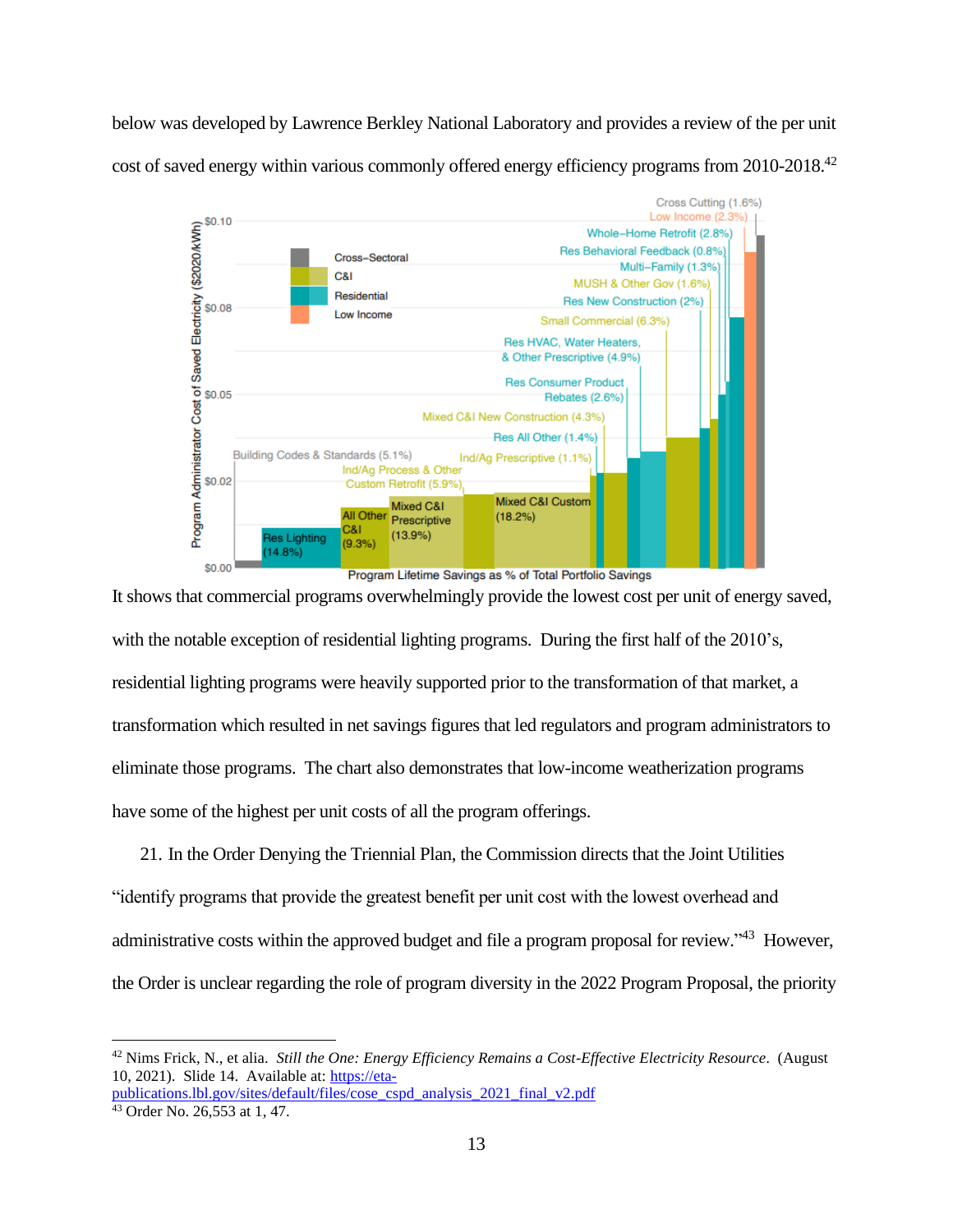of low-income programs, and the degree to which the Program Proposal should focus overall funding on a single customer sector, potentially diverting funds derived from residential customers to the commercial and industrial sectors where the most cost-effective savings potential lies.

22. In light of the ambiguity regarding the impact of these considerations on the Program Proposal, the DOE requests the Commission clarify that benefit per unit cost shall be only one of the many interdependent factors considered by the Joint Utilities as they develop the Program Proposal. If the Commission had instead intended for the Joint Utilities to prioritize programs within the Program Proposal according to greatest benefit per unit cost exclusively, the DOE requests reconsideration and/or rehearing of that decision because the material impact of such a directive on program and sector prioritization (in particular, the negative impact on the residential programs) appears to have been a fact overlooked or mistakenly conceived in Order No. 26,553. Furthermore, such a directive would be inconsistent with RSA 374-F:3, VI, which requires that the programs "provide benefits to all consumers and do not benefit one customer class to the detriment of another."

23. Similarly, if the Commission had intended for the Joint Utilities to prioritize programs within the Program Proposal according to greatest benefit per unit cost exclusively, the DOE also requests reconsideration and/or rehearing of that decision so that evidence relating to the impact on the Weatherization Assistance Programs (WAP) managed by the DOE may be received and considered by the Commission. The WAP program and the ratepayer funded Home Energy Assistance (HEA) program are generally delivered in tandem, with funding for a given installation often derived from both programs. Low-income weatherization programs such as the WAP and the HEA program have among the highest per-unit costs of all program offerings, and WAP may require significant alteration if HEA program funding is significantly reduced beginning in 2022. The Triennial Plan would have funded HEA program budgets at approximately \$73 million from 2021-2023, but budgets closer to

14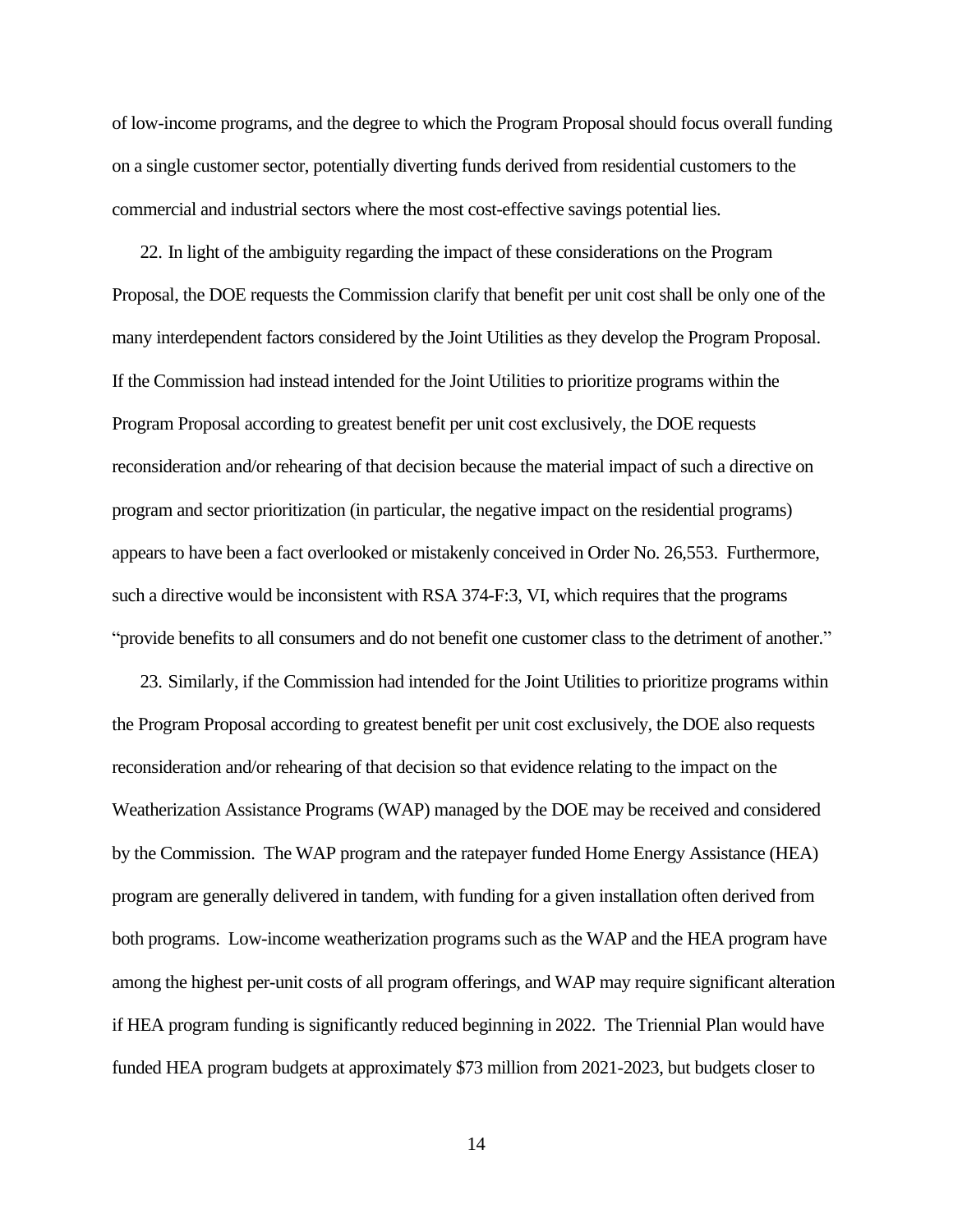those during the previous triennium, as the Commission has directed, would fund those same programs at approximately \$30 million.<sup>44</sup> Inasmuch as the Commission has overlooked potential impacts on the WAP programs in directing HEA program funding reductions in 2022 and 2023, the DOE requests reconsideration and/or rehearing of this issue.

#### **VI. Impact of Forecasted v. Actual Revenues**

24. Energy efficiency budgets are set prospectively and are generally based on the Commissionapproved \$/kWh or \$/therm rates but are also impacted by several forecasted variables that affect the revenues collected by the Joint Utilities to form the budget. As noted in the Triennial Plan, "Actual sales may differ [from projected sales], resulting in potentially more or less SBC or LDAC revenue available for energy efficiency programs." In addition, Regional Greenhouse Gas Initiative (RGGI) and FCM proceeds are estimated and are also likely to differ from actual revenues."<sup>45</sup>

25. In the Order Denying the Triennial Plan, the Commission sets an energy efficiency funding rates that it deems acceptable for 2021-2023, and directs the Joint Utilities to file budgets based on those rates.<sup>46</sup> The Commission also directs that "If the Utility has spent more than the budget, or actual amount collected, in any program year, whichever is less, the cost shall be borne by the Utility's shareholders."<sup>47</sup>

26. Although the DOE appreciates the Commission's focus on programs that are budget conscious, the directive that any budget overspends be recovered from shareholders — when paired with several revenue inputs which are beyond the control of the Joint Utilities, such as FCM revenues, RGGI revenues, lost base revenues, and actual sales volumes which vary significantly based on

<sup>44</sup> See Docket No. DE 20-092, Exhibit 2 at Bates 335, and Docket No. DE 17-136, Exhibit 2 at Bates 182-188. Assuming a budget of \$8,000 for each weatherization project, that funding disparity translates to approximately 5,000 fewer HEA program participants than proposed in the Triennial Plan.

<sup>45</sup> Exhibit 1, at Bates 33.

<sup>46</sup> Order No. 26,553 at 36, 38, and 49.

<sup>47</sup> *Id*. at 42-43.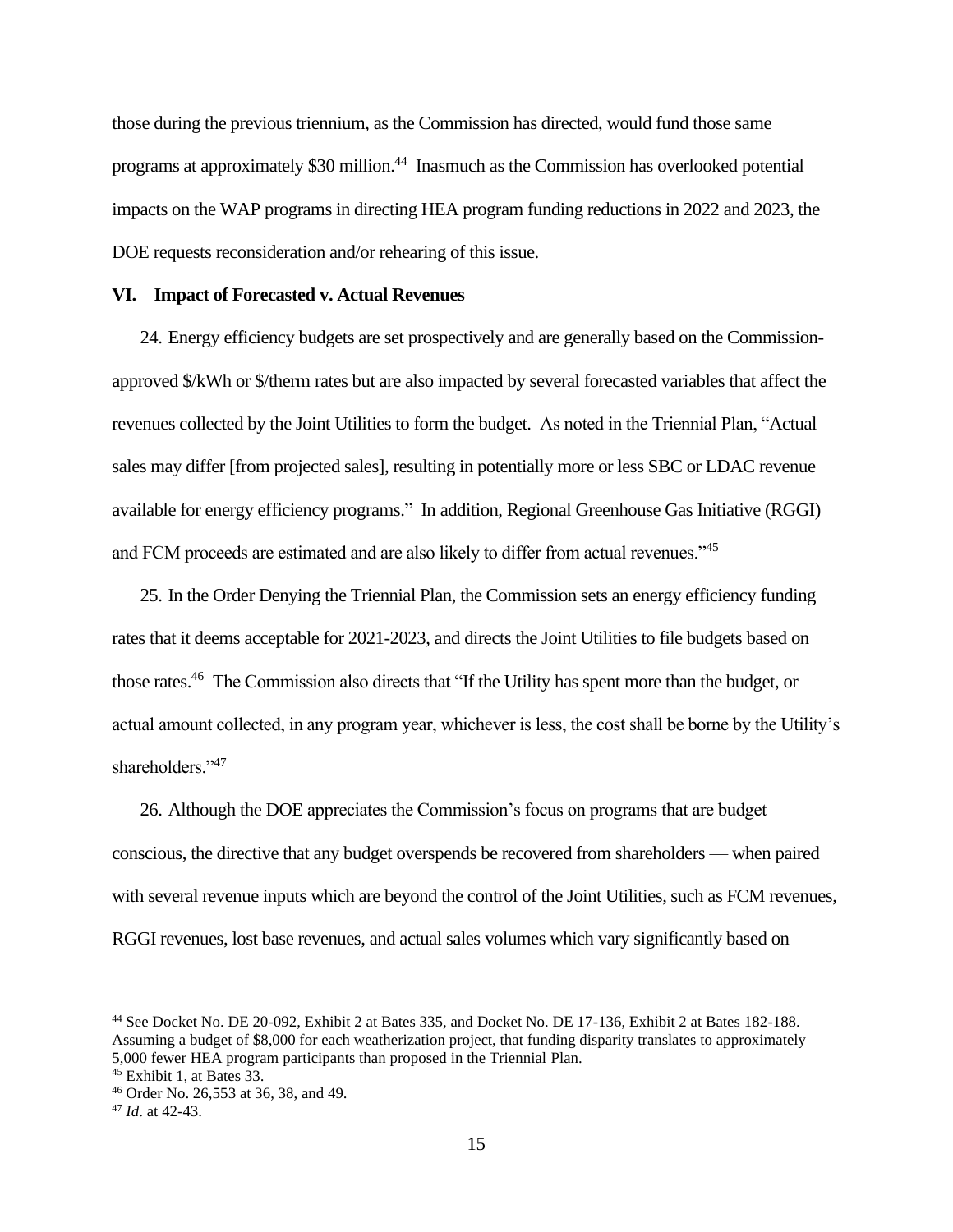weather and cannot be known until the end of the year — could create a situation where the Joint Utilities will likely either plan 'buffer' budgets at a level below those directed by the Commission or eliminate programs entirely each December if annual sales volumes appear less than projections. This 'start/stop' effect could result in significant program disruptions, a situation that has previously been identified as problematic in the contractor community.<sup>48</sup> It is unclear to the DOE whether the Commission intended to except from its directive those instances where actual FCM revenues, RGGI revenues, lost base revenues, or sales volumes vary from initial projections. In light of this ambiguity regarding the impact of budget inputs that must be forecasted, the DOE requests the Commission clarify that budget overspends relating solely to the difference between forecasted and actual sales volumes, FCM revenues, RGGI revenues, and lost based revenues may be reconciled in the following program year. The Commission has historically allowed reconciliation of energy efficiency funding across program years.<sup>49</sup> Such reconciling mechanisms are not unique to this Commission, and are mirrored in many other Commission-approved rates which are similarly based on forecasted volumes or other projected factors.<sup>50</sup> If the Commission had instead intended to penalize the Joint Utilities for budgets overspending directly tied to forecasted variables largely outside of the control of the Joint Utilities, the DOE requests reconsideration and/or rehearing of that decision because it overlooks the likely impacts relating to program "start/stop" effects and the likelihood that the Joint Utilities would plan "buffer" budgets to shield them from the potential detrimental impacts of forecasted variables.

<sup>48</sup> Docket No. DR 96-150. Report to the New Hampshire Public Utilities Commission on Ratepayer Funded Energy Efficiency Issues in New Hampshire. Page A29. (July 6, 1999) (Stating "A major complaint heard about these incentive programs was their disruptive "start/stop" nature related to availability of funding.") Available at: [https://www.puc.nh.gov/Electric/96-](https://www.puc.nh.gov/Electric/96-150%20%20NH%20Energy%20Efficiency%20Working%20Group%20Final%20Report%20(1999).pdf)

[<sup>150%20%20</sup>NH%20Energy%20Efficiency%20Working%20Group%20Final%20Report%20\(1999\).pdf](https://www.puc.nh.gov/Electric/96-150%20%20NH%20Energy%20Efficiency%20Working%20Group%20Final%20Report%20(1999).pdf)

<sup>&</sup>lt;sup>49</sup> Order No. 25,062 at 12. (January 5, 2010) (Approving a settlement agreement directing that the "Utilities will file performance incentive reports by June 1 of each year for the prior year, and will include a year-end reconciliation to document and identify any carry forward balances."

<sup>50</sup> *See generally*, Docket Nos. DE 21-109 (Eversource 2021 Transmission Cost Adjustment Mechanism), DE 21-121 (Unitil Stranded Cost Recovery and External Delivery Charge Reconciliation and Rate filing), and DE 21-063 (Liberty Utilities Annual Retail Rate Filing).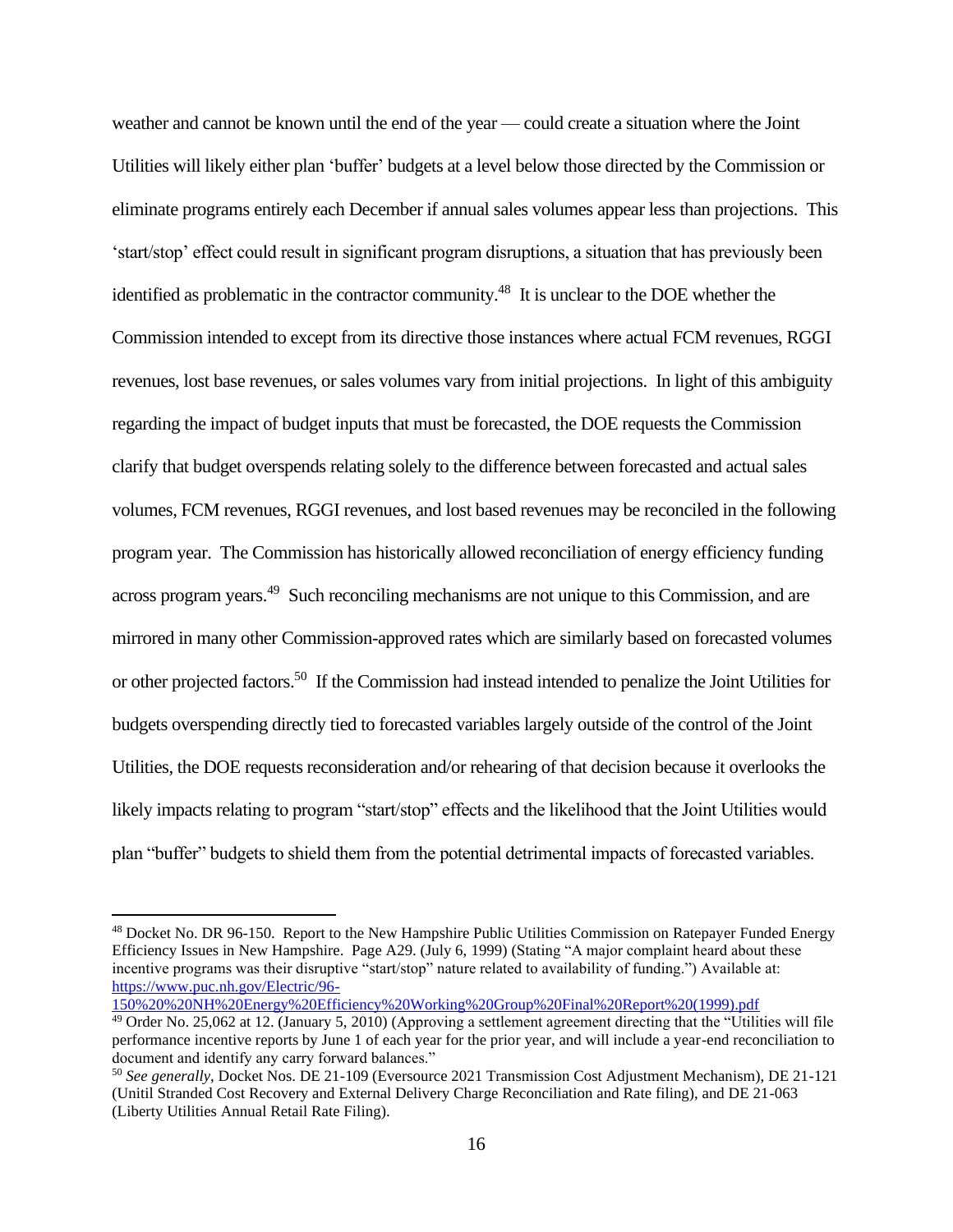## **VII. Impact of Budgetary Underspends**

27. Ratepayer funded energy efficiency programs have existed in New Hampshire for approximately 30 years.<sup>51</sup> Since 2018, those programs existed within the Commission-established Energy Efficiency Resource Standard (EERS) framework, in which the Commission provided the Joint Utilities with savings targets, a cost recovery mechanism, performance incentives, and lost base revenues.<sup>52</sup> Prior to the EERS framework, electric utility industry restructuring in the early 2000's led the Commission to approve 'CORE' program offerings, which provided the Joint Utilities with a rate that would dictate savings targets, and a performance incentive, but no lost base revenues.<sup>53</sup> For approximately a decade prior to the CORE programs, the New Hampshire utilities offered utilityspecific Conservation and Load Management (C&LM) programs. Certain utility C&LM programs faced spending well below Commission-approved budgets.<sup>54</sup>

28. In the Order Denying the Triennial Plan, the Commission found that "Performance Incentives are no longer just and reasonable and in the public interest in the context of ratepayer funded EE," and directed that the "Performance Incentives be eliminated effective December 31, 2021."<sup>55</sup>

29. In light of the historical evidence regarding the potential for budgetary underspends, the DOE requests the Commission clarify that the elimination of the performance incentive was intended as a precursor to the establishment of an alternative incentive or penalty mechanism to encourage the

 $<sup>51</sup>$  During the majority of this time, performance incentives have been included in the program cost-benefit analysis</sup> used to determine if a program portfolio results in just and reasonable rates.

<sup>52</sup> Order No. 25,932 (August 2, 2016).

<sup>53</sup> Order No. 23,574 (November 1, 2000)

<sup>54</sup> Order No. 21,366 at 4 (September 20, 1994) (Stating "Staff introduced an exhibit during the final hearing which indicates that PSNH in fact dramatically underspent its C&LM funds during the period in question. For instance, during the period of May 16, 1991 through the end of 1991 PSNH spent only 32 percent of the funds available for C&LM programs. In 1992 only 18 percent of available funds were utilized. Overall, for the time period in question PSNH only spent 28 percent of its available C&LM funds."); *See also*, Order No. 20,186 at 7 (July 23, 1991)(Stating "While the commission is concerned with GSEC's underspending on residential programs and believes the company needs to be encouraged to increase its spending to at least projected levels, at this point we believe it is premature to adopt the Consumer Advocate's recommendation that the C&LM factor for the residential class remain at the original authorized level (\$.00423/kilowatthour)." <sup>55</sup> Order No. 26,553 at 41.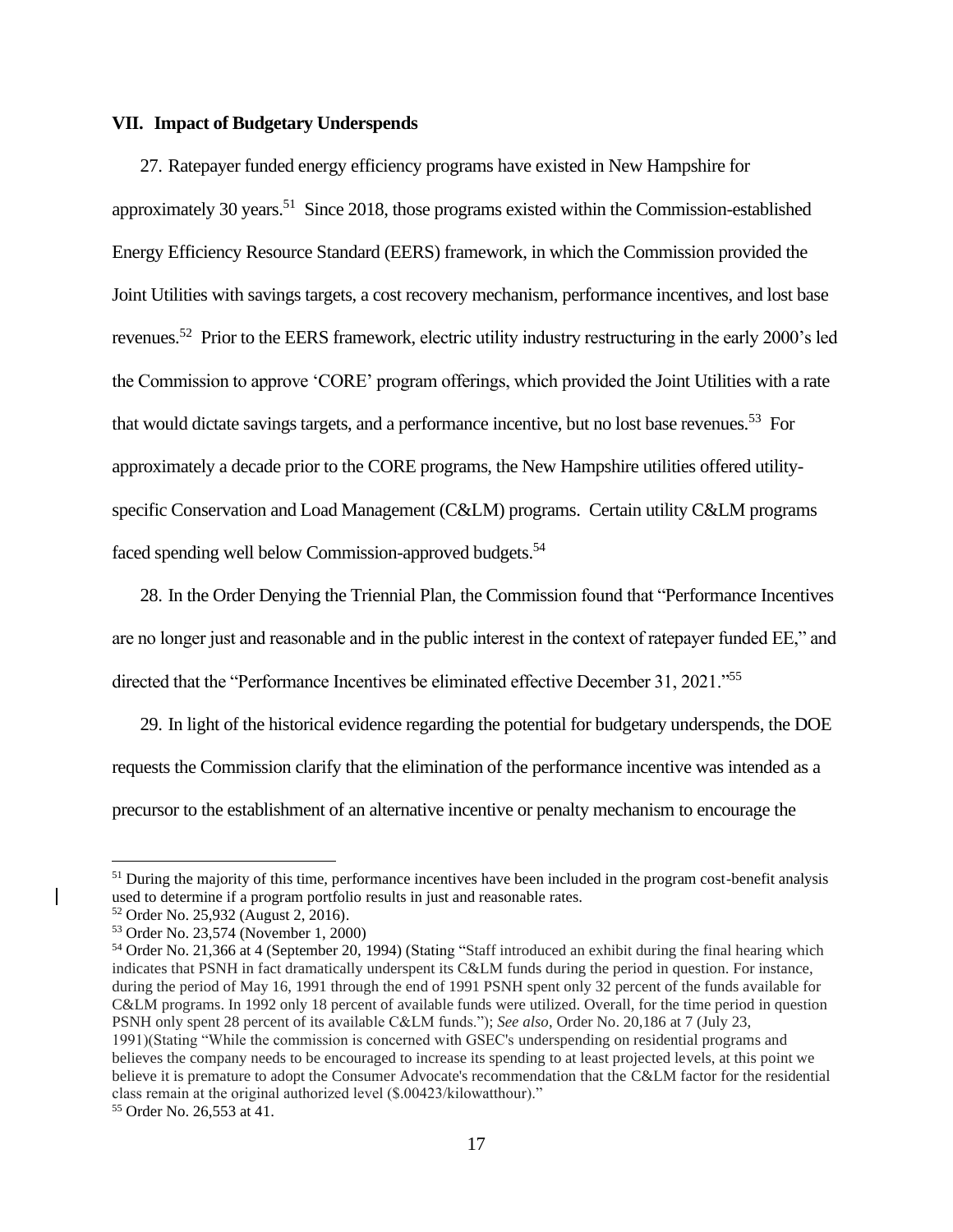program administrators to achieve levels of energy efficiency savings consistent with the rates set by the Commission. Under traditional cost of service ratemaking, utility shareholder profit is enhanced by continued investment in capital assets upon which the Company may earn a rate of return. In practice, this leads companies to seek out capital-intensive technologies and/or take advantage of other opportunities to build rate base. For distribution utilities, one of the largest historical opportunities for rate base growth has been focused on capacity related investments. Energy efficiency programs have the potential to diminish the need for these investments through their ability to reduce demand growth.<sup>56</sup> If there is no incentive to meet the targets that result from the Commission approved rate, and no consequence for failing to meet those targets, a likelihood exists that the Joint Utilities will not meet the targets associated with the Commission-approved rate.

30. If the Commission did not intend to replace the performance incentive with an alternative penalty or incentive mechanism, the DOE requests reconsideration and/or rehearing of that decision because the Commission received no evidence in the record supporting this action, and because that decision overlooks existing incentives inherent in the cost-of-service ratemaking that will discourage the Joint Utilities from procuring energy efficiency at the levels directed by the Commission in its Order, and similarly overlooks the value of penalties/incentives as a tool for ensuring programs are optimized for ratepayer benefit.

#### **VIII. Due Process and the Program Proposal Timeline**

31. When the Commission approved the EERS, it emphasized the importance of stakeholder involvement in plan development:

Involving energy service stakeholders in the development and implementation of the EERS is important, because they are directly connected to the provision of energy and efficiency services… We approve the Settling Parties' recommendations for an EERS process, including the pre-filing collaborative preparation of a plan for the first triennium with the assistance of a planning expert. We agree that such a process will

<sup>56</sup> Docket No. 21-030. Direct Testimony of Larry Blank at 13. (November 23, 2021). Tab 67.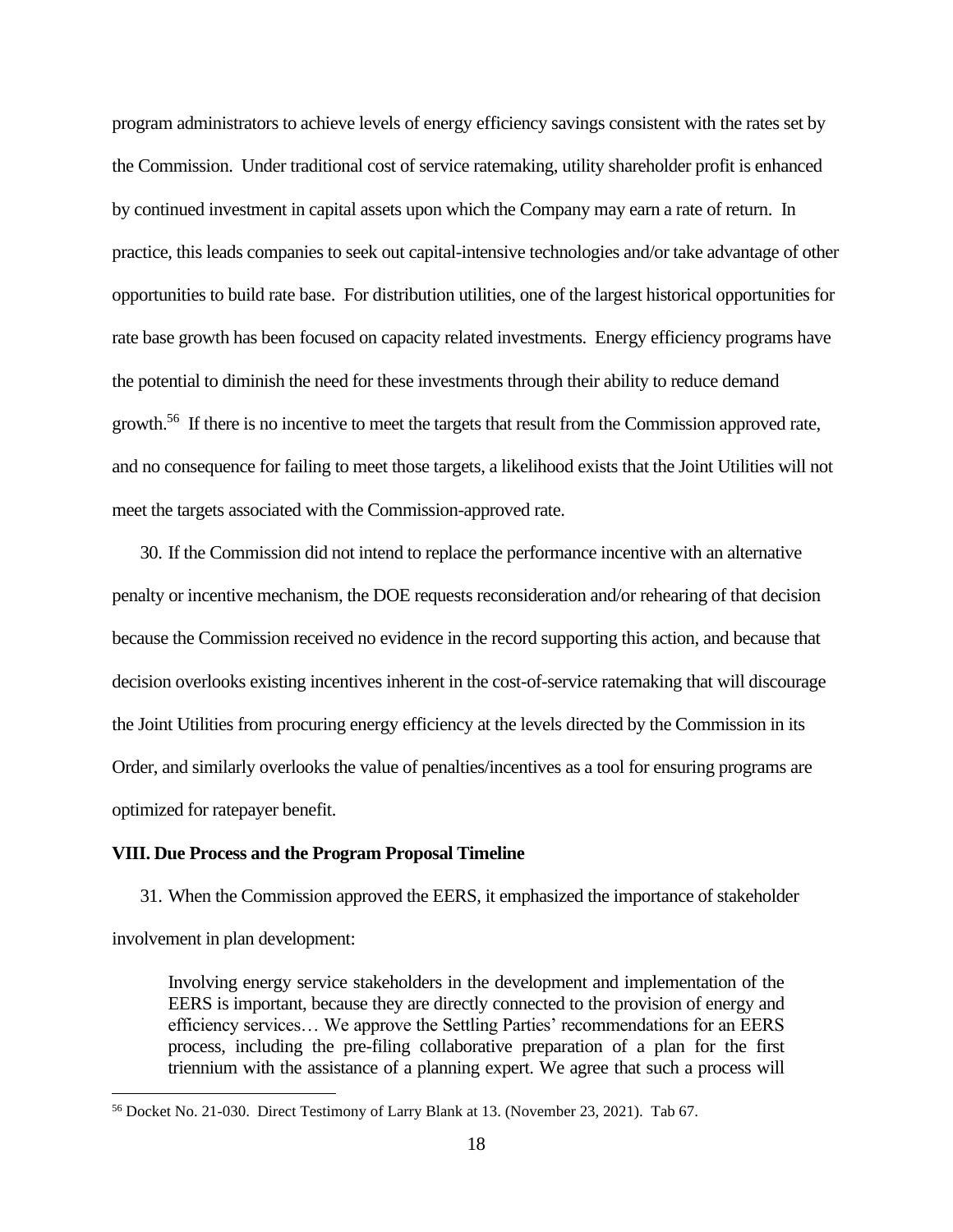likely result in a more efficient and less adversarial adjudicative proceeding following the plan's filing for Commission review and approval.<sup>57</sup>

For both the 2018-2020 and 2021-2023 Triennial Plan, the parties to this proceeding, outside stakeholders, and the Joint Utilities have successfully engaged in this pre-filing collaborative process, to narrow the number of issues in contention before the Commission when it receives Triennial Plan filings. After the pre-filing collaborative process, adjudicative proceedings are held over a period of approximately four months to ensure that affected persons may avail themselves to a sufficient level of process relating to the Commission's implementation of a rate based on the Triennial Plan.

32. In the Order Denying the Triennial Plan, the Commission directed that the Joint Utilities file 2021, 2022, and 2023 Energy Efficiency budgets and a Program Proposal on December 15, 2021.<sup>58</sup> The Commission also direct that the "Joint Utilities and Stakeholders shall calculate annual budgets… identify[ing] the programs which provide the greatest energy efficiency savings at the lowest per unit cost with the lowest overhead and administrative costs for further implementation."

33. In light of the previous timelines associated with Triennial Plan development, the Commission's directive that the Joint Utilities work with Stakeholders to develop the new budgets and 2022 Program Proposal, and the possibility that the Commission will make material clarifications to Order No. 26,553 responsive to rehearing/clarification motions, the DOE requests the Commission clarify that it intends to begin an adjudicative process relating to the Program Plans and involving a timeline of approximately 4 months *after* the Commission has resolved any motions for clarification, reconsideration, or rehearing it has received. As noted in the body of this pleading, there are a number of elements within Order No. 26,553 requiring clarification, the clarification of which will likely have a material impact on the Program Proposal, program prioritization, and related budgets.<sup>59</sup>

<sup>57</sup> Order No. 25,932 at 60-62.

<sup>58</sup> *Id* at 49.

 $59$  This is true even when the budgets are set based on the rate prescribed in Order No. 26,553.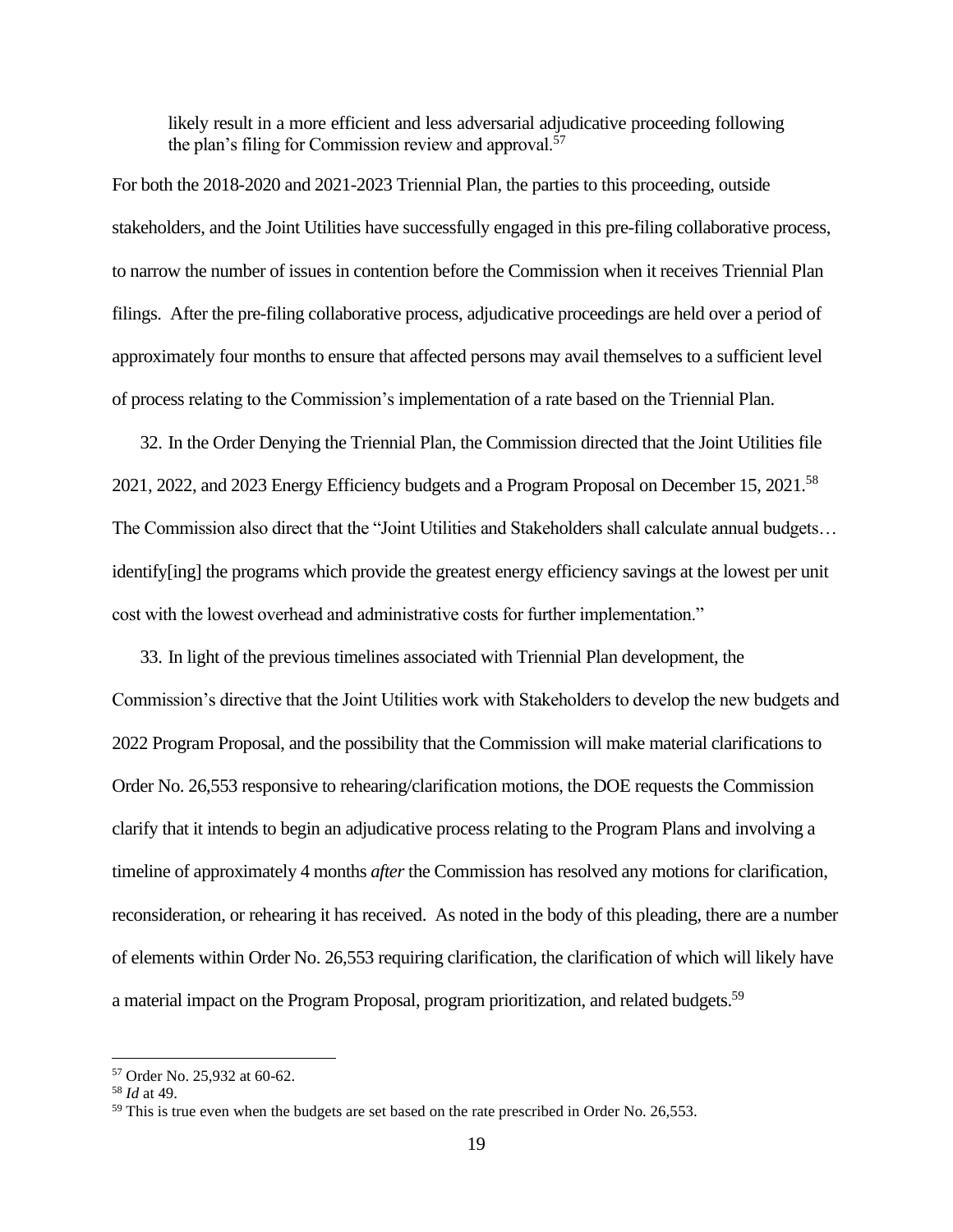34. These elements include: (1) the appropriate benefit-cost test; (2) treatment of the 2021 Avoided Energy Supply Costs Study; (3) the existence of, and budget for, Evaluation, Measurement, and Verification ("EM&V") activities moving forward; (4) the use of gross and net savings figures; (5) the allocation of budgets between customer sectors and programs; (6) the impact of forecasted versus actual revenues; (7) the impact of budgetary underspends.

35. If the Commission had not intended for the Program Proposal filings to be followed by an adjudicative process involving a reasonable timeline (approximately 4 months) *after* the Commission has resolved any motions for clarification, reconsideration, or rehearing it has received, the DOE hereby requests reconsideration/rehearing of that decision, so the rights of all parties with respect to Program Proposal development may be preserved. The Commission's directives related to the abovedescribed issues, depending upon how they are clarified, will likely result in a Program Proposal which is drastically different from the Triennial Plan, and which has not undergone a review process before the Commission.

36. While the DOE defers to the Commission's rate setting authority regarding the rate to be used for development of the Program Proposal and associated 2022 and 2023 budgets, we request that until such time as all parties have been afforded the level of process to which they are entitled, and a Program Proposal is approved by the Commission, no change occur in the program offerings or associated rates. Inasmuch as this request may be inconsistent with Order No. 26,553, the DOE hereby requests the Commission reconsider and/or rehear the decision to direct a change in rates without having first reviewed the Program Proposal, or having afforded the parties an adequate process for review of the Program Proposal.

**WHEREFORE**, for the reasons set forth herein, DOE respectfully requests that the Commission:

1. Grant rehearing and/or clarification as provided above; and

20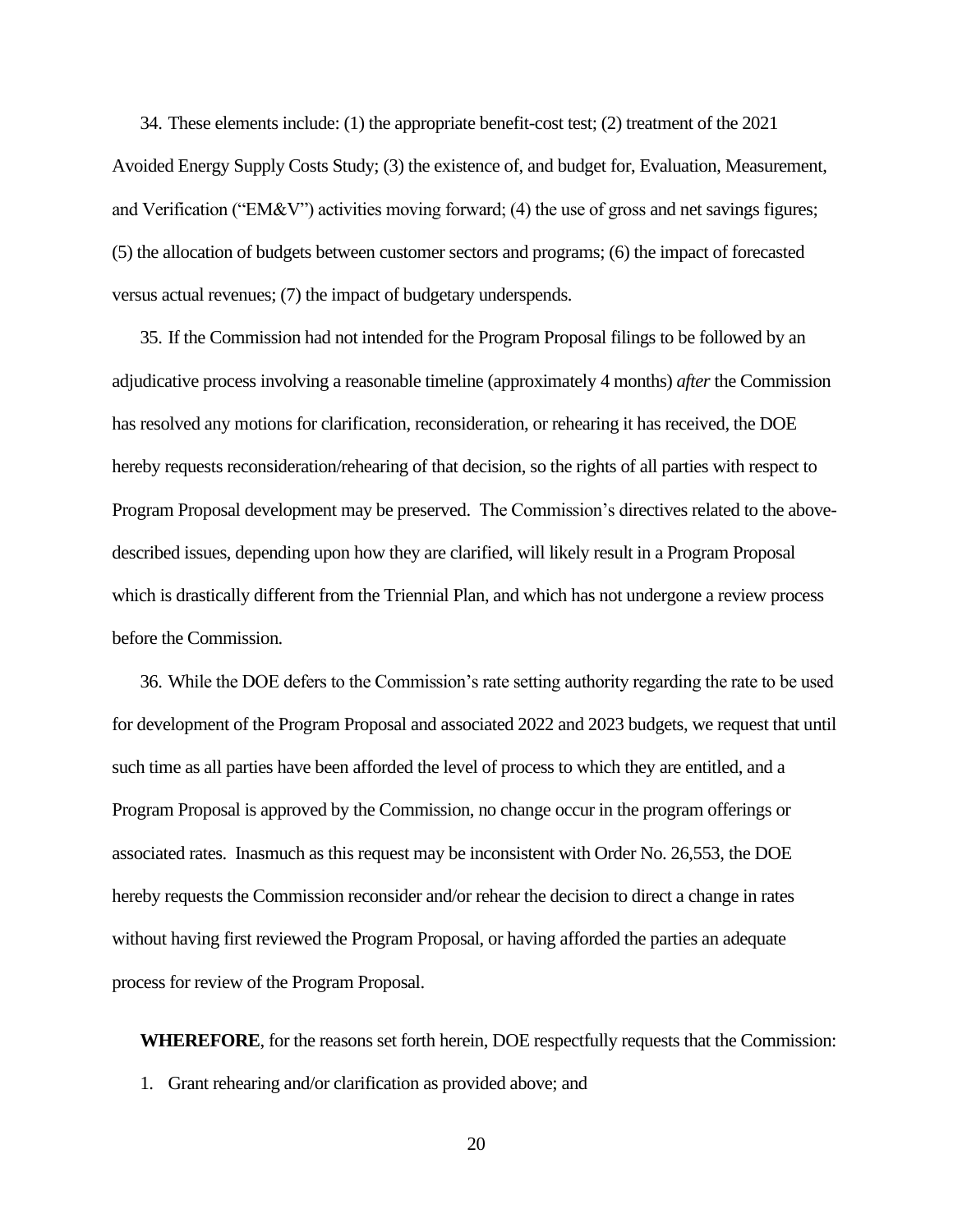2. Grant such further relief as is just, equitable, and appropriate.

Respectfully submitted, Department of Energy By its Attorney,

s *Brian D. Buckley* 

Brian D. Buckley, #269563 Staff Attorney/Hearings Examiner 21 S. Fruit St, Suite 10 Concord, NH 03301 (603) 271-1188 [Brian.D.Buckley@Energy.NH.Gov](mailto:Brian.D.Buckley@Energy.NH.Gov)